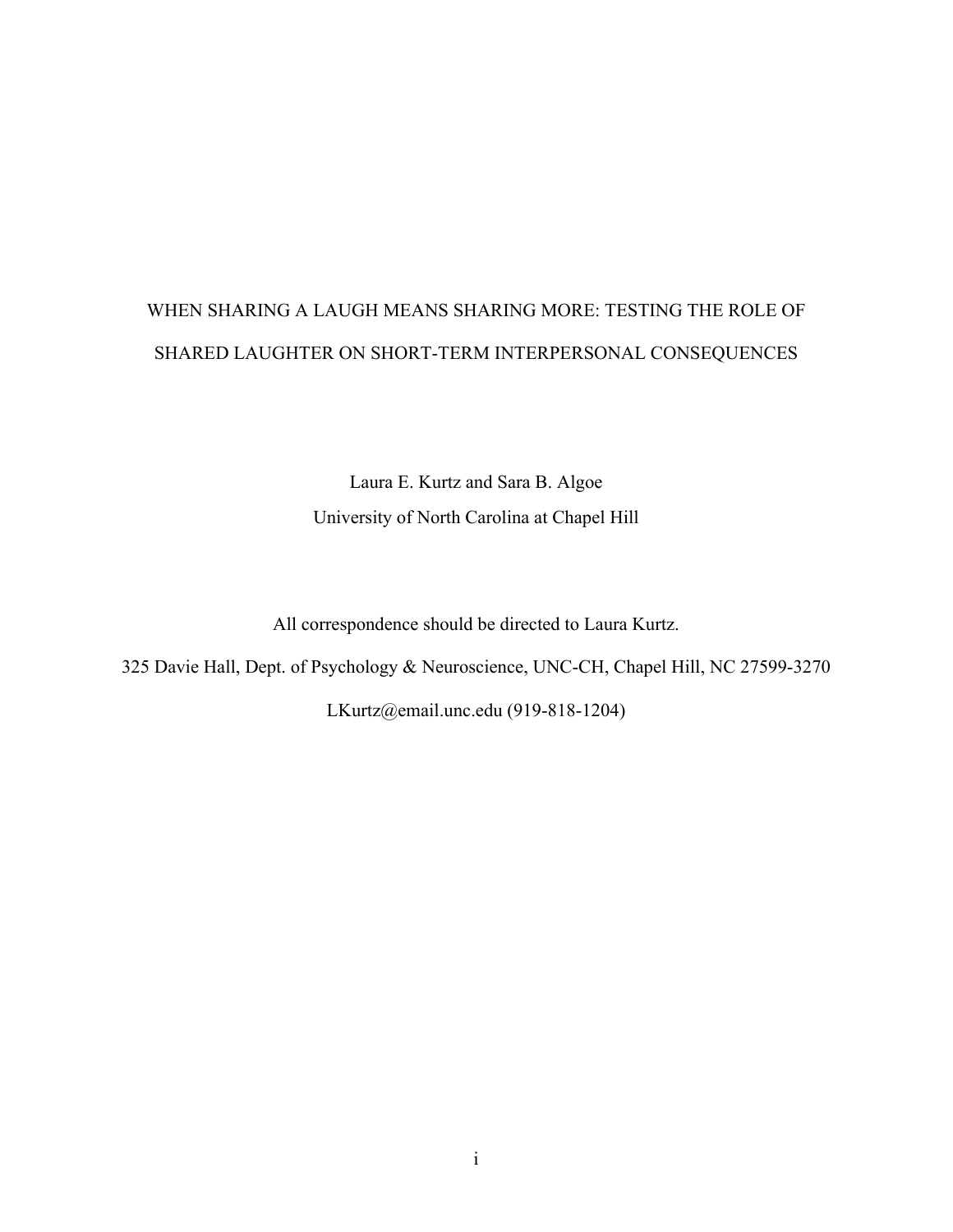#### Abstract

Laughter is a common social behavior. Yet when, why, and how laughter may cause positive relationship change is largely unexamined, empirically. The current studies focus on *shared*  laughter (i.e., when), drawing from theory in relationship science to emphasize the importance of conceptualizing laughter as situated within the dyadic context (i.e., why). Specifically, these studies target untested possible short-term outcomes from social interactions involving shared laughter: positive emotions, negative emotions, and perceived similarity. In turn, each are tested as possible mechanisms through which shared laughter promotes more global relationship wellbeing (i.e., how). A series of online and laboratory studies provide correlational and causal support for the hypothesis that shared laughter promotes relationship wellbeing, with increased perceptions of similarity most consistently driving this effect. Discussion focuses on the importance of considering the behavior of laughter itself, as situated within the social context, when making predictions about laughter's relevance for social life.

Keywords: Interpersonal Processes, Interpersonal Relationships, Emotion in Relationships, Nonverbal Behavior/Communication

ii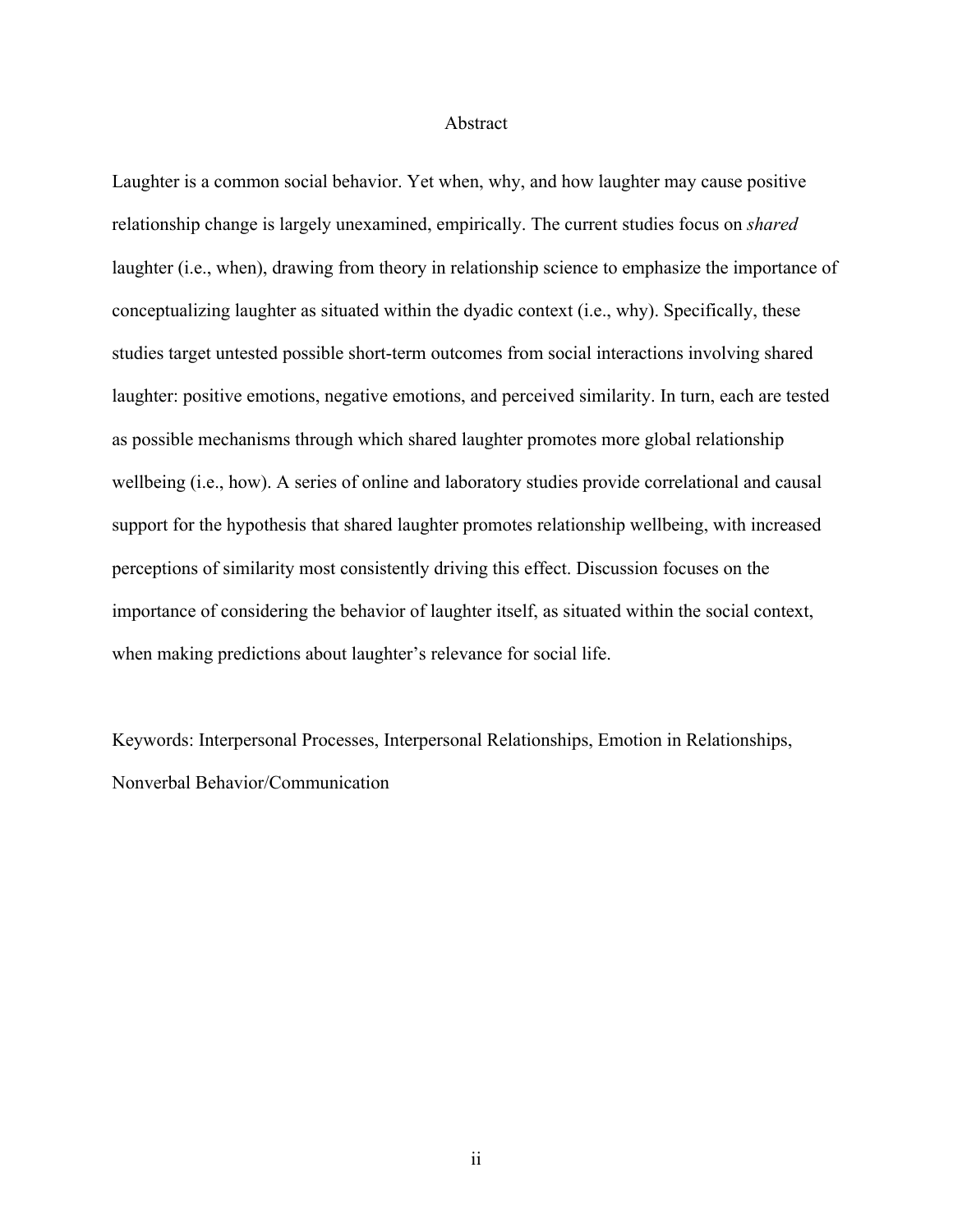#### **Introduction**

Laughter is a common feature of everyday life; throughout the course of a day, the average person will laugh approximately 18 times—the majority of which will occur in the presence of another person (Martin & Kuiper, 1999; Provine & Fischer, 1989). Moreover, laughter is inherently contagious; one individual's laughter is catalyst to spark a laugh in another (Provine, 1992). Data like these highlight laughter's relevance to social life and its promise for enhancing relationships. Interestingly, there exists little research on what role the behavior of laughter actually plays within relationships. Instead, for psychologists, the empirical focus to date has fixated overwhelmingly on certain laughter-related constructs like amusement and humor, rather than on the behavior of laughter itself. While such data may provide hints as to laughter's relational import, the constructs of interest are not equivalent. One can feel amused without laughing, just as can one laugh without feeling amused (e.g., nervous laughter). Likewise, a humor attempt does not always elicit laughter—as in the case of a failed joke—nor does laughter arise only from explicit humor attempts (e.g., laughing at a puppy struggling to walk in socks). Further, the research that does exist on laughter itself has focused predominantly on the effects of the behavior on the laugher only and rarely directly addresses its implications for the relationship with a social partner.

Here, we focus on a classification of laughter that is defined by the surrounding social context and which has been shown to be associated with broad positive relational outcomes (Kurtz & Algoe, 2015)—*shared laughter*. Specifically, in the current work, we test how shared laughter might relate to critical intrapersonal and interpersonal evaluations resulting from specific social interactions (Studies 1-3). Moreover, we take the theoretical stance that shared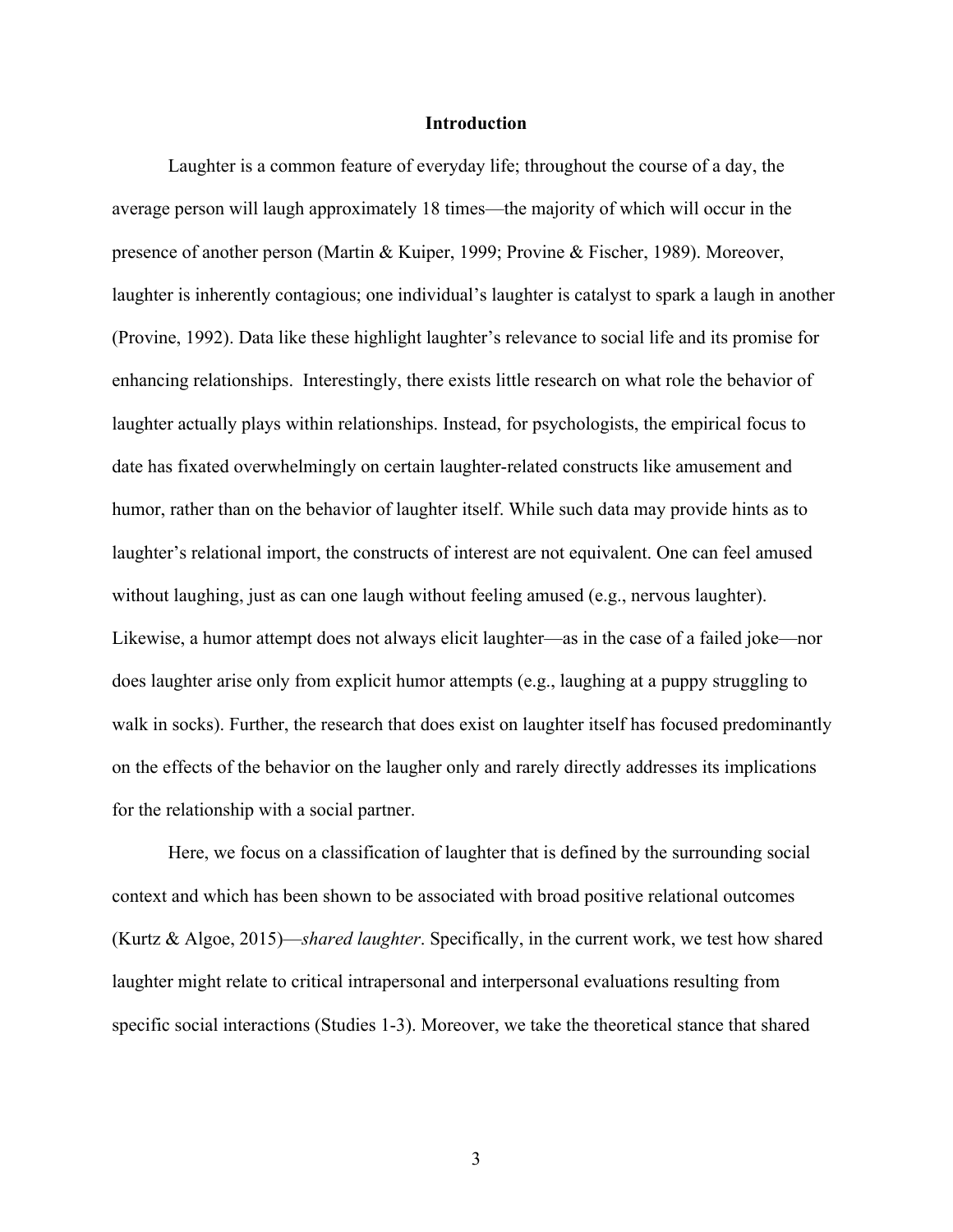laughter in fact *causes* beneficial relational outcomes, providing the first causal test of shared laughter on a relationship (Study 3).

#### **Why Shared Laughter?**

<u> 1989 - Johann Stein, markin film yn y breninn y breninn y breninn y breninn y breninn y breninn y breninn y b</u>

In the relatively small literature on laughter, researchers have distinguished among certain types of laughter. Some have focused on laughter's acoustic properties, highlighting the impact of voiced versus unvoiced laughter (Bachorowski & Owren, 2001), or spontaneous versus volitional laughter (Bryant  $\&$  Aktipis, 2014), while others emphasize whether a laugh was genuine or not, inferred by the activation of certain facial muscles (i.e., Duchenne laughter; Keltner & Bonanno, 1997). While these features helped predict differential outcomes for an individual laugher (e.g., forecasting mental health or adjustment; Keltner & Bonanno, 1997), we see a different type of distinction that has rarely been acknowledged by psychologists but that should be especially relevant to assessing whether laughter promotes social outcomes. Enter shared laughter.<sup>1</sup>

To illustrate how knowing whether the laugh is shared might provide critical information about the trajectory of the social connection in the moment, imagine a scenario in which two friends are spending time together when something makes one of them laugh. Most previous work on laughter would stop there, using vocal or muscular information in the laugh to predict the outcomes of interest. But now imagine that the laugher glances over to find the friend completely silent, without so much as a smile on his/her face. Upon this observation, the laugher's good mood may dampen, perhaps even turning to discomfort, and the prospect of the pair experiencing some subsequent momentary boost in connection becomes less likely. We

<sup>&</sup>lt;sup>1</sup> In contrast to the relative neglect of shared laughter in the field of psychology, experts in the domain of conversation analysis *have* studied shared laughter. Still, this largely qualitative work has focused predominantly on shared laughter's place in and influence on typical speech patterns across individuals and situations, or on the behavior's role in supplementing or conveying meaning and understanding of associated verbal content, rather than on its direct, causal psychological or relational implications (see Glenn & Holt, 2013 for review).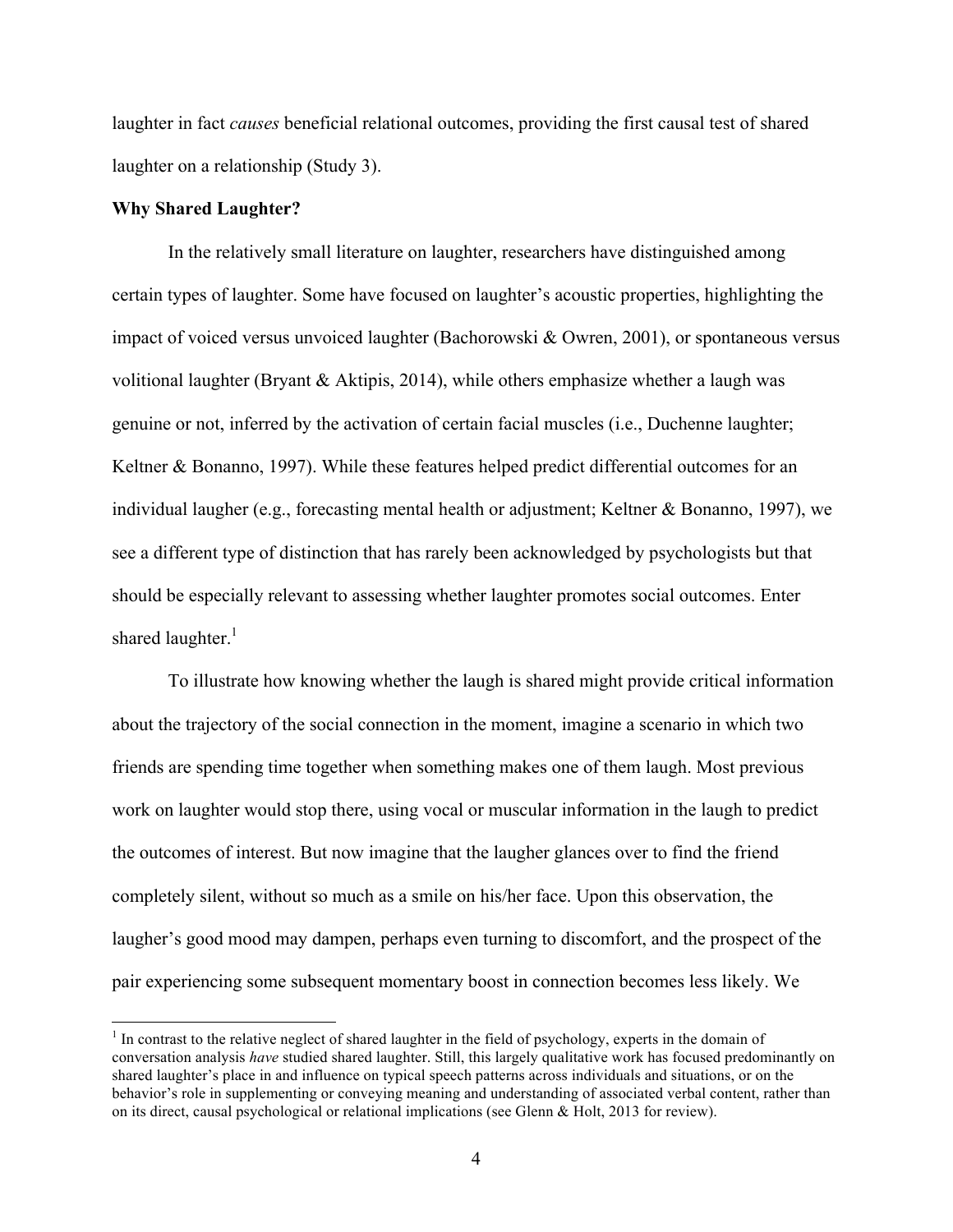argue that this social contextual information—specifically the temporal overlapping of laughter between the two individuals—has the power to shift a laugh's relational trajectory.

Of course, the notion that shared laughter may be a pro-relationship behavior—that is, a behavior that likely facilitates the relationship, like self-disclosure or physical affection—is unlikely to strike anyone as radical. Yet, given the dearth of empirical data on the topic, why is it so easy to believe that shared laughter would be good for one's relationships? It is possible that the behavior's assumed association with positive forms of humor and emotions (e.g., amusement) are to blame. As each of these potential laughter precursors have been linked to relationship outcomes (e.g., affiliative humor use predicts greater conflict resolution, closeness, and relationship satisfaction; Campbell et al., 2008; positive emotions broaden one's thoughtaction repertoires and promote the accumulation of social skills and resources; Fredrickson, 1998; 2013), one could readily assume that any subsequent laughter might hold similar effects.

Though this explanation provides hints as to how shared laughter might be indirectly related to relationship outcomes, it assumes that something else is ultimately driving the observed effects and that laughter is but a behavioral byproduct of the process. Moreover, this reasoning does not depend on the associated laughter being *shared with another person*. That is, an affiliative humor attempt by one person may elicit laughter in the other but does not require the humorist to laugh, and one person's amusement does not require the amusement or laughter of the other. Here, building on recent evidence (Kurtz  $\&$  Algoe, 2015) and theorizing across multiple disciplines (e.g., social, biological, and evolutionary psychology; Algoe, et al., 2011; Gervais & Wilson, 2005), we focus not on what emotions or stimuli were thought to have preceded a laugh, but on the behavior itself, to test whether and how, regardless of its cause, shared laughter promotes key relationship outcomes.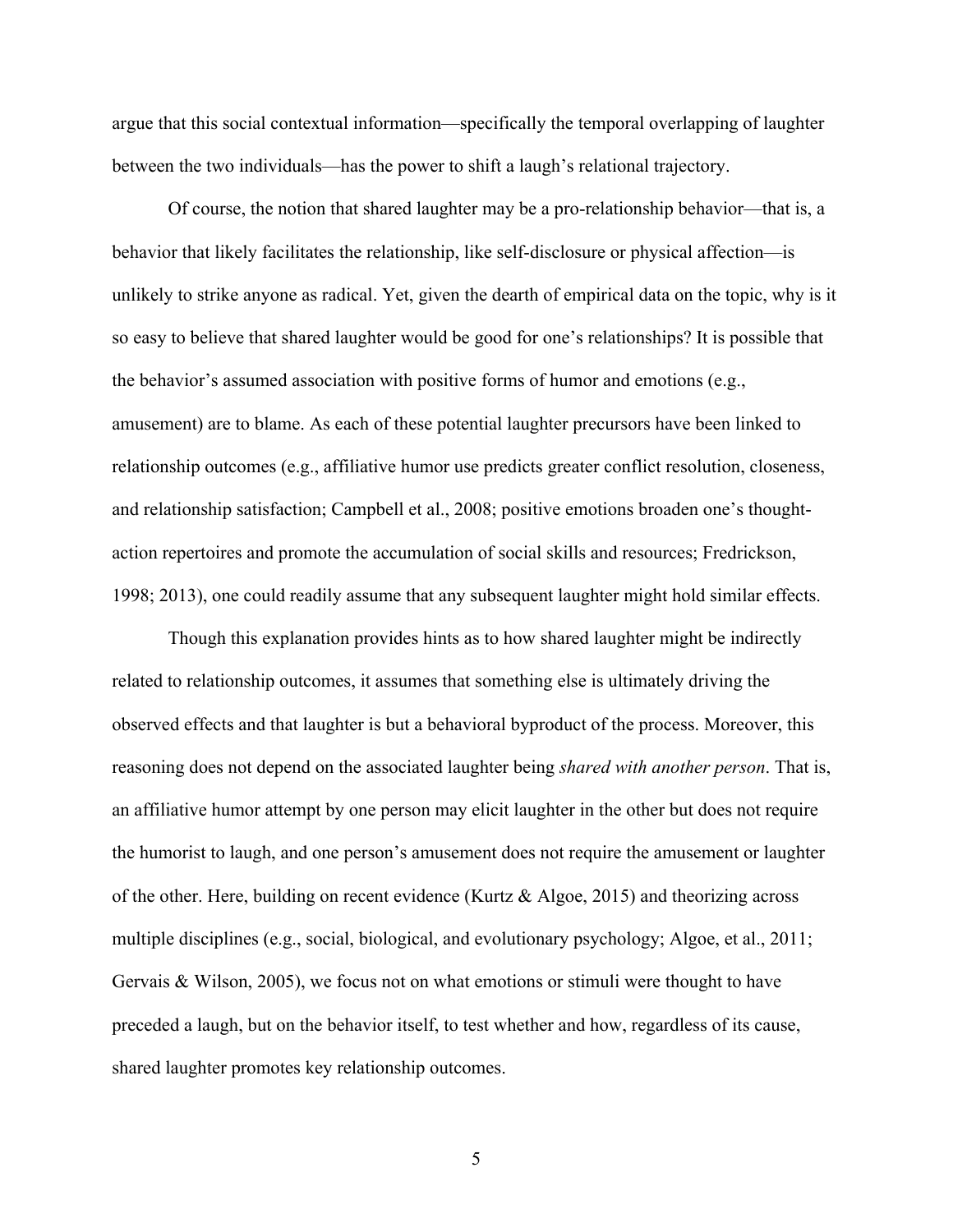*Indirect evidence for the role of shared laughter on relationship outcomes.* Some indirect evidence for shared laughter's influence on relationships does exist. Research manipulating interactions within pairs of strangers found that those interactions designed to encourage shared humor through a series of novel activities boosted reports of interpersonal closeness and romantic attraction between the two, compared to no humor control conditions (Fraley & Aron, 2004, Treger, Sprecher, & Erber, 2013). Although these findings provide insights into how interactions ripe for shared laughter may elicit changes in relational evaluations, it is important to note that the construct of interest was not the behavior of laughter, per se. Turning to the behavior of laughter itself, researchers have found associations between the production of antiphonal laughter (i.e., laughter occurring during or immediately following another's laugh) and relational closeness (Smoski  $\&$  Bachorowski, 2003), and between the reminiscence about previous shared laughter and increased relationship satisfaction (Bazzini, Stack, Martincin, & Davis, 2007). Likewise, Grammer and Eibl-Eibesfeldt (1990) found that, when left alone in a room to interact together for 10 minutes, higher frequencies of synchronized, spontaneous laughs between opposite-sex strangers were correlated with higher reports of interest for one another, operationalized as wanting to spend time with the other person outside of the laboratory.

A more recent study built on the above work by directly observing the construct of interest – that is, the amount of shared laughter in a social interaction – within existing romantic couples. Specifically, the duration of shared and unshared laughter that was spontaneously produced between partners during a videotaped conversation about how they first met was coded and analyzed. Analyses revealed that members of couples that produced greater amounts of shared laughter during the interaction in the lab also independently self-reported feeling closer to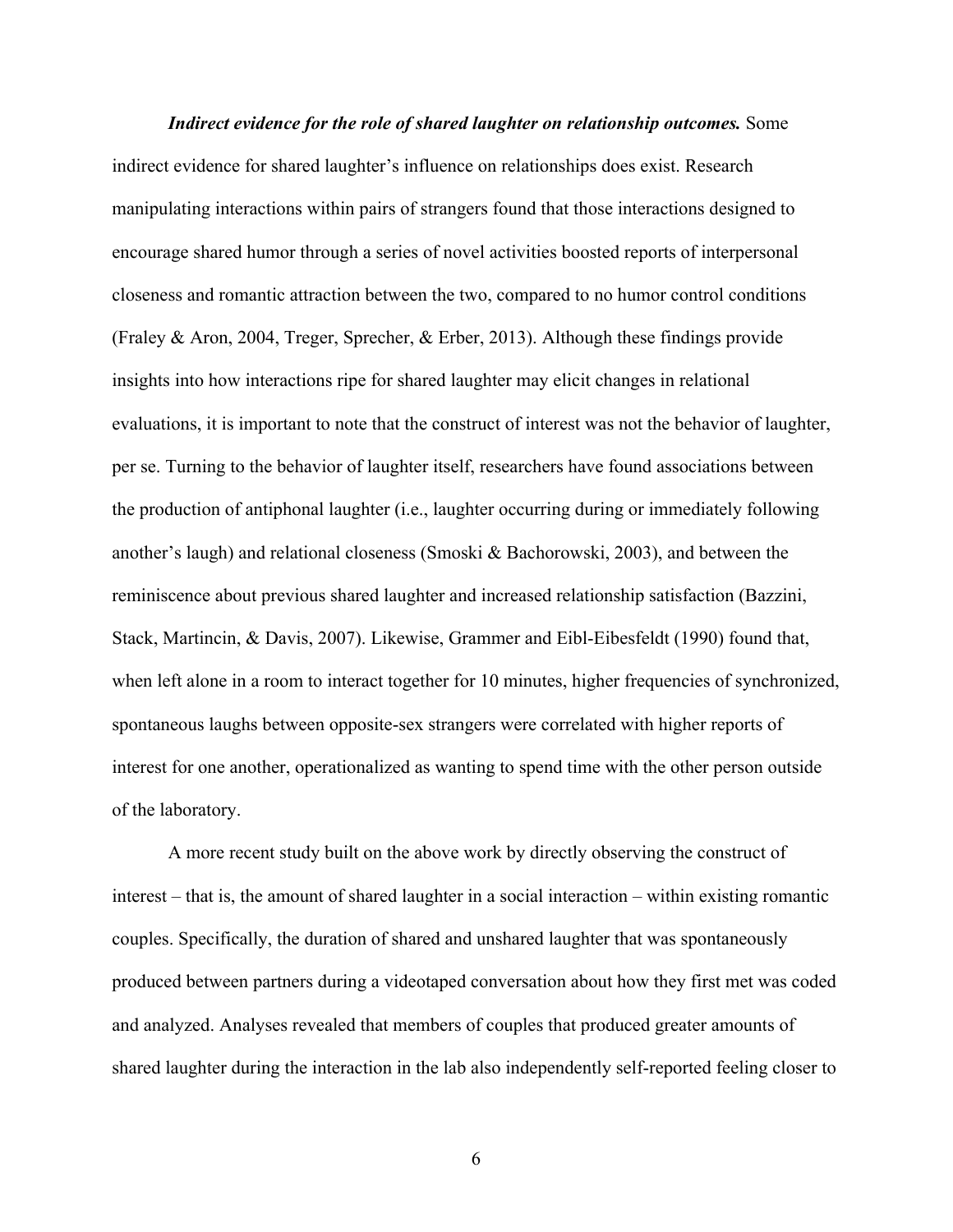and more supported by their partners (Kurtz  $\&$  Algoe, 2015). Importantly, these analyses controlled for unshared laughter, providing additional correlational evidence for *shared laughter* as an independent and unique pro-relationship behavior.

In sum, existing work suggests it is worth attending to moments of shared laughter as a unique classification of the behavior and regardless of the specific humor attempt or emotion that preceded the laugh; moreover, correlational studies provide initial evidence of shared laughter's association with high quality relationships. Here, we examine how the behavior influences three specific constructs previously shown to play key roles in vital relationship processes and health—positive emotions, negative emotions, and perceptions of similarity. Moreover, in Study 3, we take this examination one step further to test if shared laughter might ultimately *cause* positive change in relationships. Given that one social interaction often sets the stage for the next, it behooves researchers to explore the short-term outcomes from this common, everyday behavior, in order to sharpen predictions about how such moments may parlay to improvements in the relationship. Here, we test three novel, as-yet untested possibilities by treating the aforementioned constructs as both immediate outcomes of shared laughter as well as potential mechanisms for shared laughter's influence on more global relationship evaluations in the moment.

## **Shared Laughter and Emotions, Perceptions of Similarity, and Global Relationship Evaluations**

**Positive and negative emotions**. Laughter is widely considered the behavioral manifestation of amusement or mirth, and some theorists have further posited laughter as an expression of appreciation and interest in another (e.g., Bryant & Aktipis, 2014;Weisfeld, 1993). Even in the face of adversity, laughter has been associated with greater positive emotional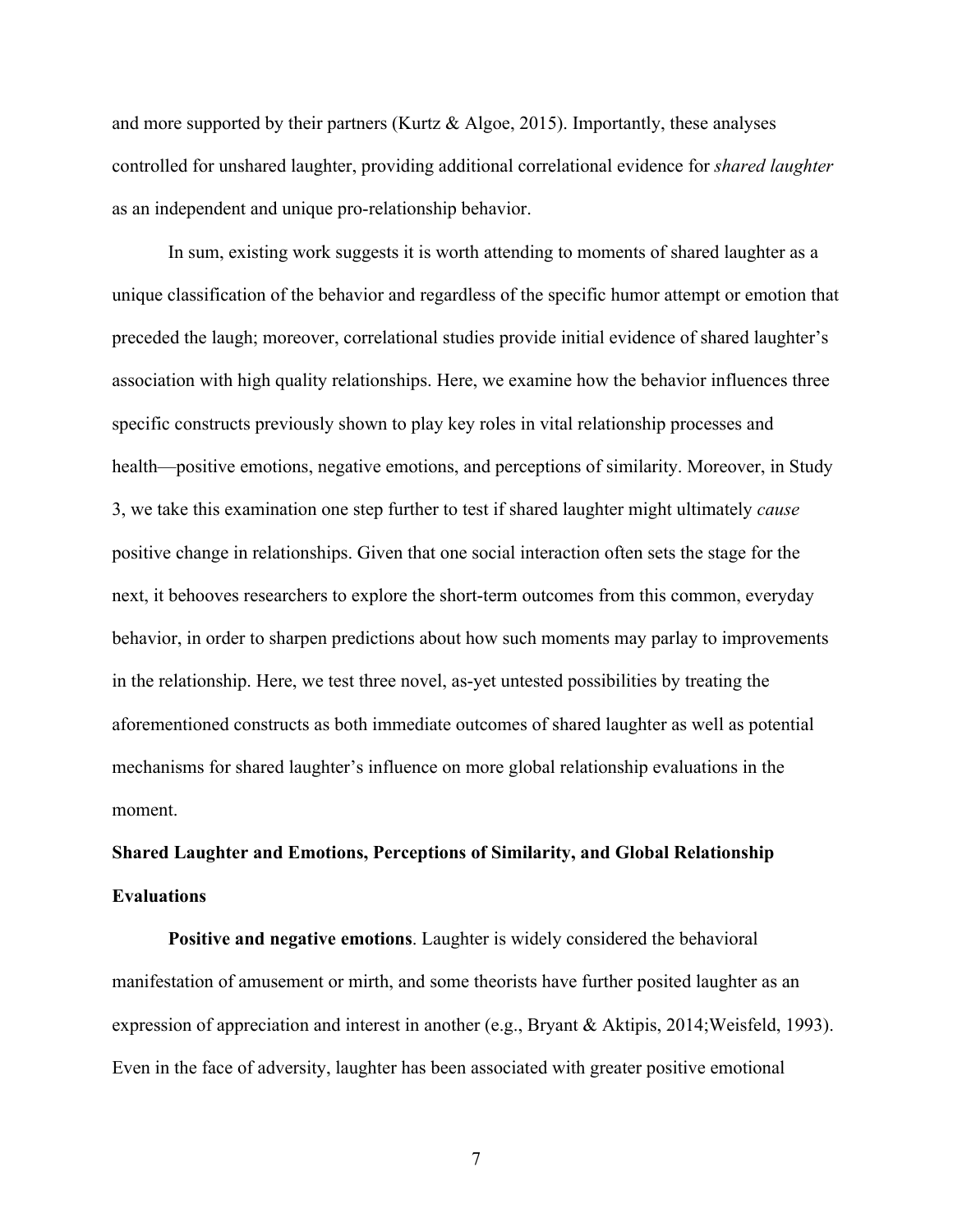experience (Keltner & Bonanno, 1997; Kuiper & Martin, 1998; Bonanno, et al., 2007). Yet, most previous work situates laughter as concurrent to or following from positive emotions. A more novel perspective taken in the current studies, is that laughter, and specifically shared laughter, is not just a marker of positive emotions, but might actually elicit further positive emotions within a social interaction.

Some evidence supports these claims. Insofar as one's *enjoyment* of an interaction captures a positive emotional response, previous work showing associations between interactions marked by shared humor and greater reports of enjoyment from the interaction may provide indirect evidence of the laughter-positive emotions link (Treger et al., 2013). Further, an individual's genuine or Duchenne laughter has been implicated with elevated positive emotional experience for not only the laugher, but for outside observers as well (Bachorowski & Owren, 2001, Keltner & Bonanno, 1997). That is, watching and hearing another person laugh can provide an observer with a momentary boost of positive emotions. If two individuals are engaged in a shared laugh—both simultaneously laughing and observing one another laughing—the positive emotional yield from the interaction may in turn be amplified. The current studies therefore explore the possibility that shared laughter may be associated with and, in fact, cause greater momentary increases in experienced positive emotions.

However, laughter's emotional associations are not limited to those that are positive; existing data also link the behavior to negative emotions. Interestingly, these conclusions are notably mixed, with some research situating laughter as a behavioral buffer or reducer of stress (e.g., Lefcourt & Martin, 1986, Kuiper & Martin, 1998; Overholser, 1992), and other research implicating it with increased negative emotions—as in the case of embarrassment resulting from aggressive humor (e.g., teasing, Keltner, Young, Heerey, Oemig, & Monarch, 1998). We suspect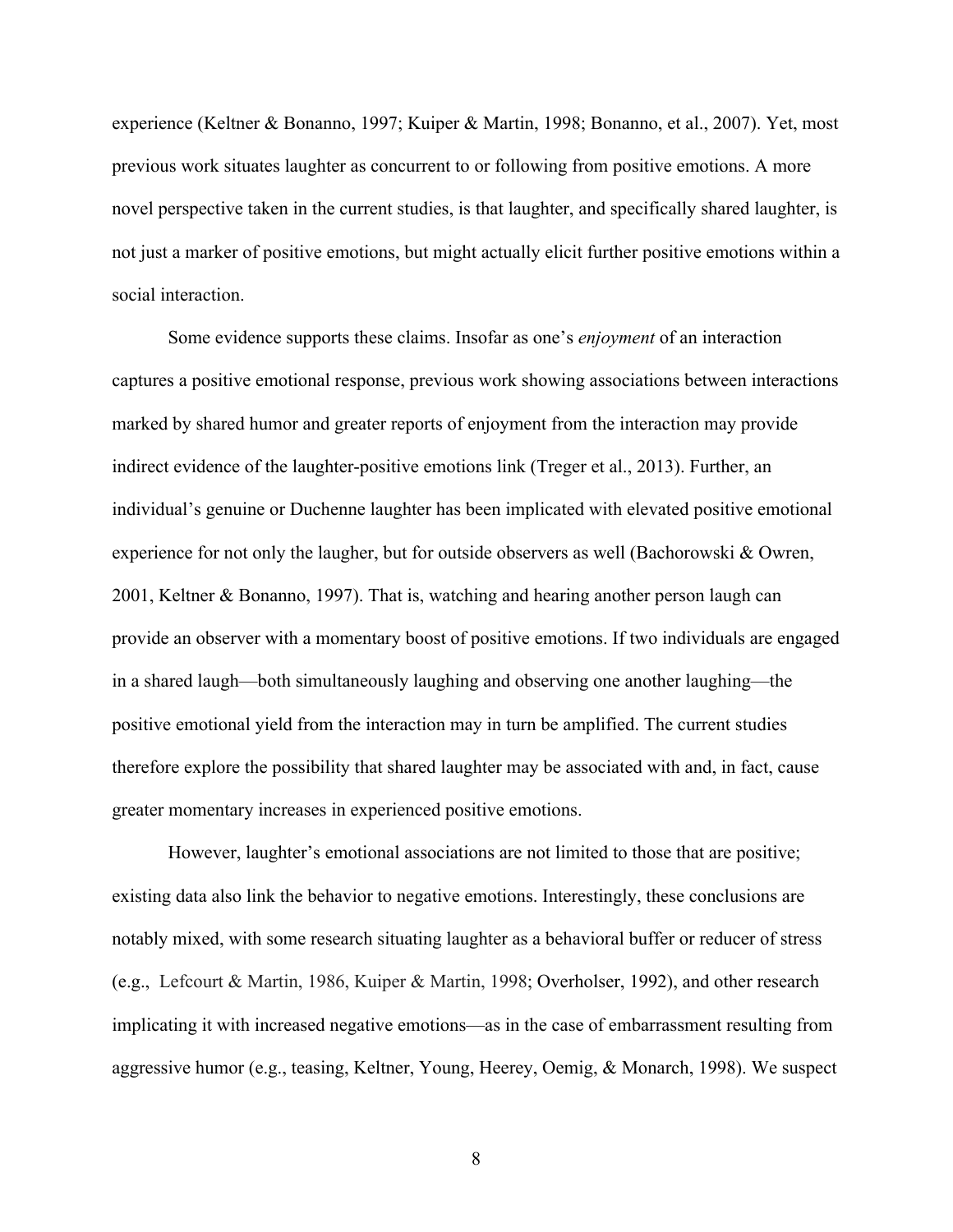that, when zoomed in on an interaction, such discrepant associations between laughter and negative emotions will most often boil down to whether the laughter was shared or not, with shared laughter linked to decreases in negative emotions and unshared laughter more likely associated with potential increases. This suspicion is indirectly supported by work showing that interactions eliciting shared humor help to distract one from the discomfort often experienced when meeting another person for the first time (Fraley  $\&$  Aron, 2004). In the current studies, we therefore test the hypothesis that, in accordance with stress reduction theories, shared laughter is likely to consistently correlate to fewer in and even cause reductions in negative emotions.

**Perceived similarity.** Going beyond the emotional correlates of laughter, it is important to also consider potential cognitively-based outcomes. Multiple theories within the humor literature propose that laughter occurs only when certain mental evaluations of the potentially humorous stimulus and environment have been made (e.g., that the situation presents a nonserious violation to one's world view, McGraw & Warren, 2010; that the laugher understands and recognizes certain unspoken information surrounding the stimulus, Flamson & Barrett, 2008). Extended to the case of a shared laugh, these theories would imply that if two people laugh at the same thing, they have made similar evaluations of the stimulus and environment. Such common evaluations may in turn signal that the two share common perspectives or worldviews or know similar information. In contrast, if only one person laughs, the two either interpreted the stimulus differently or they may hold conflicting worldviews or knowledge. In turn, these common or conflicting worldviews and knowledge bases signaled through laughter may influence general perceptions of similarity with the interaction partner when laughing together. In sum, a shared laugh may leave an individual with the sense that the other person "gets" them and that they are on the same wavelength, while an unrequited laugh may signal a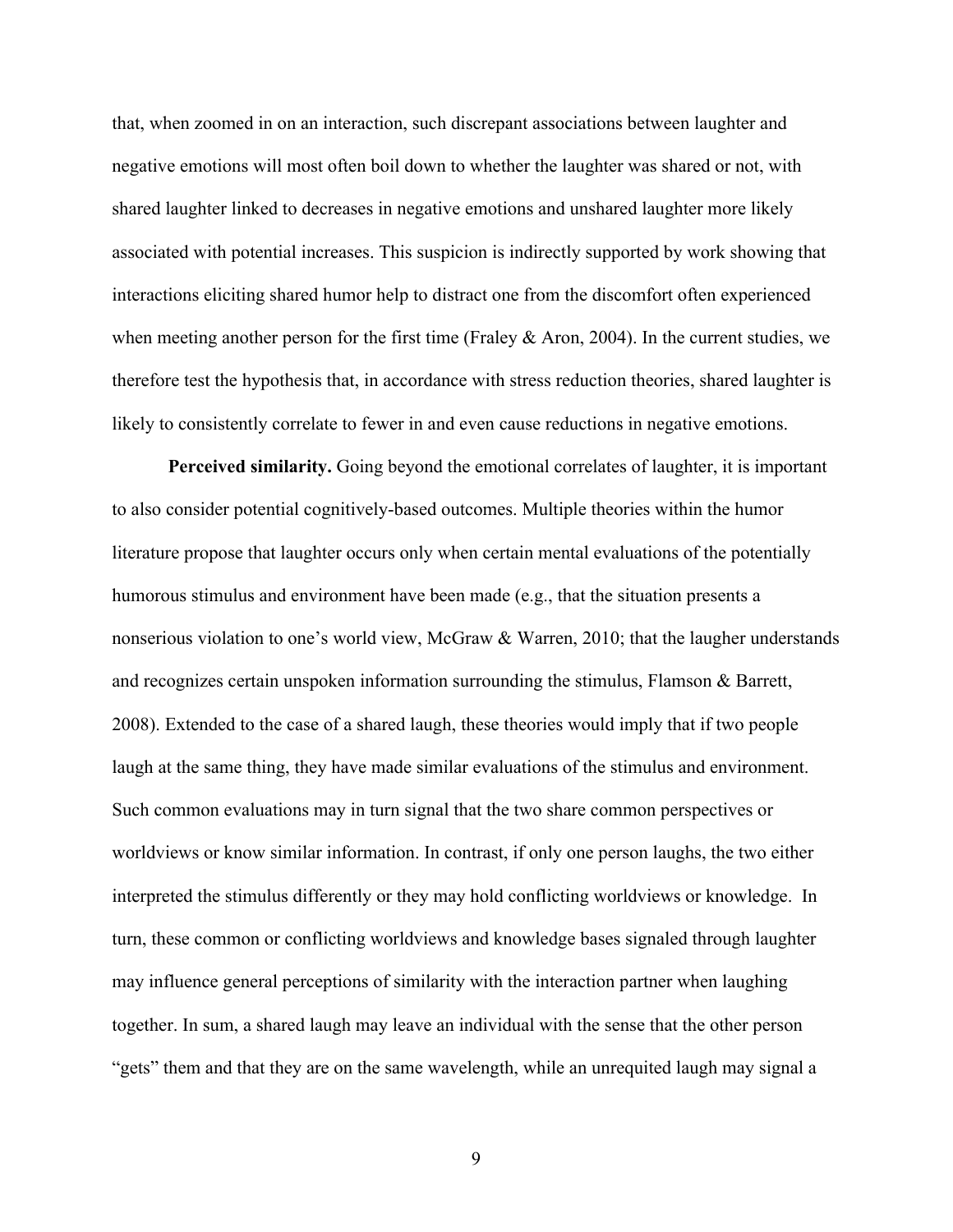disconnect between the two. As such, the current studies test whether shared laughter is correlated to and causes boosts in perceptions of similarity between the laughers, relative to unshared laughter.

#### **Emotions and Perceptions of Similarity as Mechanisms**

Although the prior theorizing situates emotions and perceptions of similarity as potential outcomes of shared laughter, one might also consider them potential mechanisms of shared laughter's effect on global relationship evaluations. Indeed, positive emotions have been shown to broaden one's momentary thought-action repertoire and encourage the exploration of novel behaviors and environments (Fredrickson, 1998). Insofar as shared laughter promotes increases in positive emotions for the laughers, these shared elevated positive states may alter both individuals' perceptions of the interaction (i.e., broadening) and prime the environment for greater social connection (i.e., building; Fredrickson, 1998). Likewise, negative emotions like embarrassment, guilt, or shame, may operate to impede effective communication (Tracy & Robins, 2004). If shared laughter helps to decrease negative emotions, it may in turn open the very avenues of communication necessary for intimacy, a process critical in pair bonding (Reis, 1990). Finally, there is ample evidence linking perceived similarity with important relational outcomes (e.g., initial attraction, long term relationship maintenance; see Montoya, Horton, & Kirchner, 2008 for review); to the extent that shared laughter signals underlying similarity between the two laughers, the behavior may therefore hold broader implications for the relationship.

Thus, in addition to exploring positive emotions, negative emotions, and perceptions of similarity as novel independent outcomes of shared laughter, the current work examines each as mechanisms for shared laughter's influence on more global evaluations of the relationship.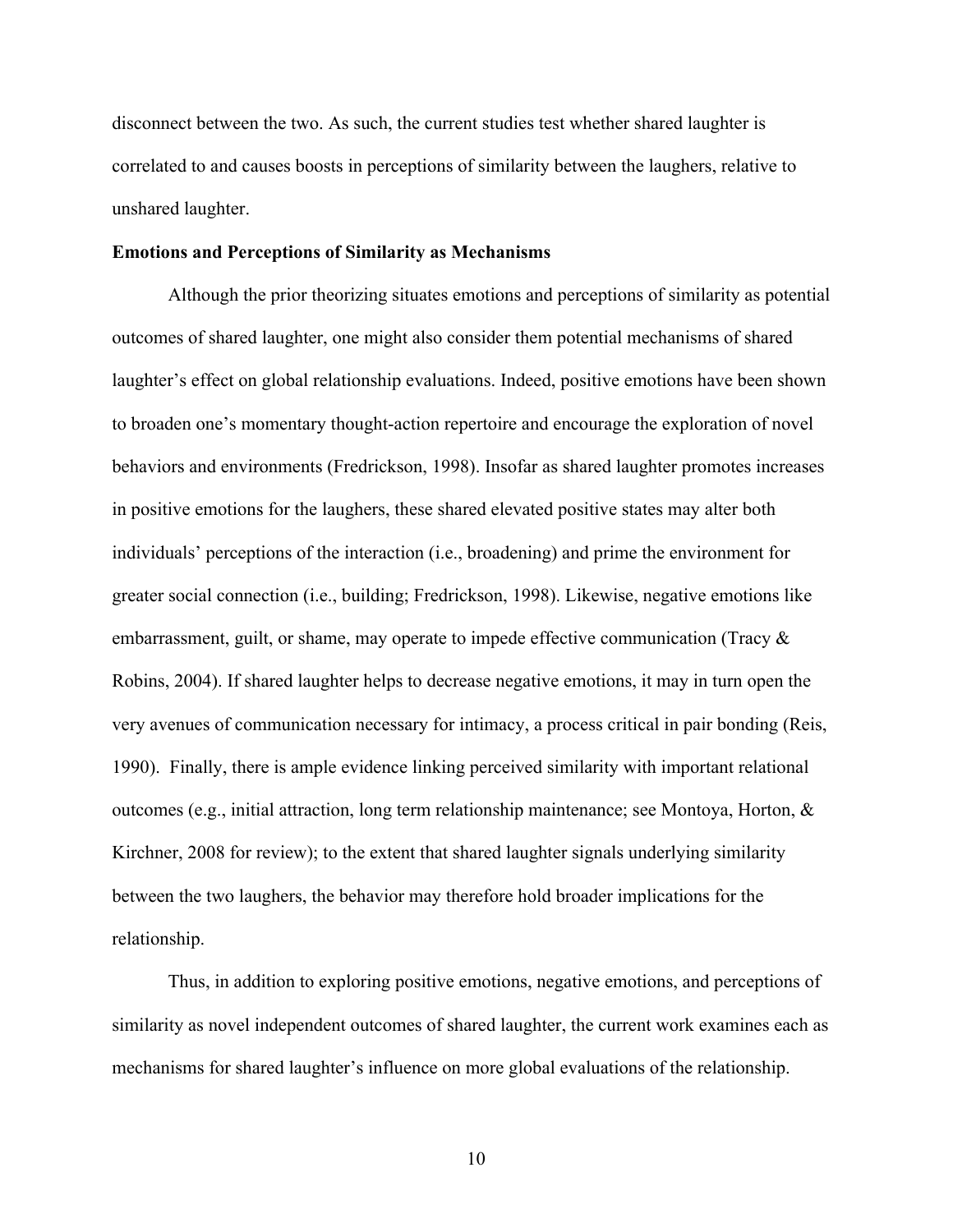Specifically, the current studies test whether shared laughter is associated with greater reports of relationship satisfaction (Studies 1-2), and causes boosts in reports of liking and desire to affiliate with a new interaction partner (Study 3) via increased positive emotions, decreased negative emotions, and increased perceptions of similarity.

#### **Current Studies**

Whereas existing work provides ties between laughter and potentially relationshiprelevant outcomes, the current studies are some of the first to directly test a variety of short-term outcomes from real – that is, recalled or experienced-in-the-lab – social interactions involving laughter. Moreover, they highlight shared laughter as an especially potent variety of the behavior. The current work targets two gaps in the literature: (1) identifying and testing three momentary outcomes of an interaction marked by shared laughter and (2) testing a causal path between shared laughter and broader relationship quality via each of the proposed momentary outcomes. Each study, in turn, tests the following hypotheses:

H1: Greater shared laughter during an interaction will be associated with greater positive (H1a) and fewer negative emotions (H1b), greater perceptions of similarity due to the interaction (H1c) and higher post-interaction reports of relationship satisfaction or liking/affiliation (H1d).

H2: The association between shared laughter and post-interaction relationship quality will be mediated by greater positive emotions (H2a), fewer negative emotions (H2b), and greater perceptions of similarity (H2c) during and due to the interaction.

Studies 1 and 2 provide initial tests of these hypotheses using the event reconstruction method. Following these proof-of-concept studies, Study 3 was designed as a test for replication and extension of findings from Studies 1 and 2 within a controlled laboratory setting to deliver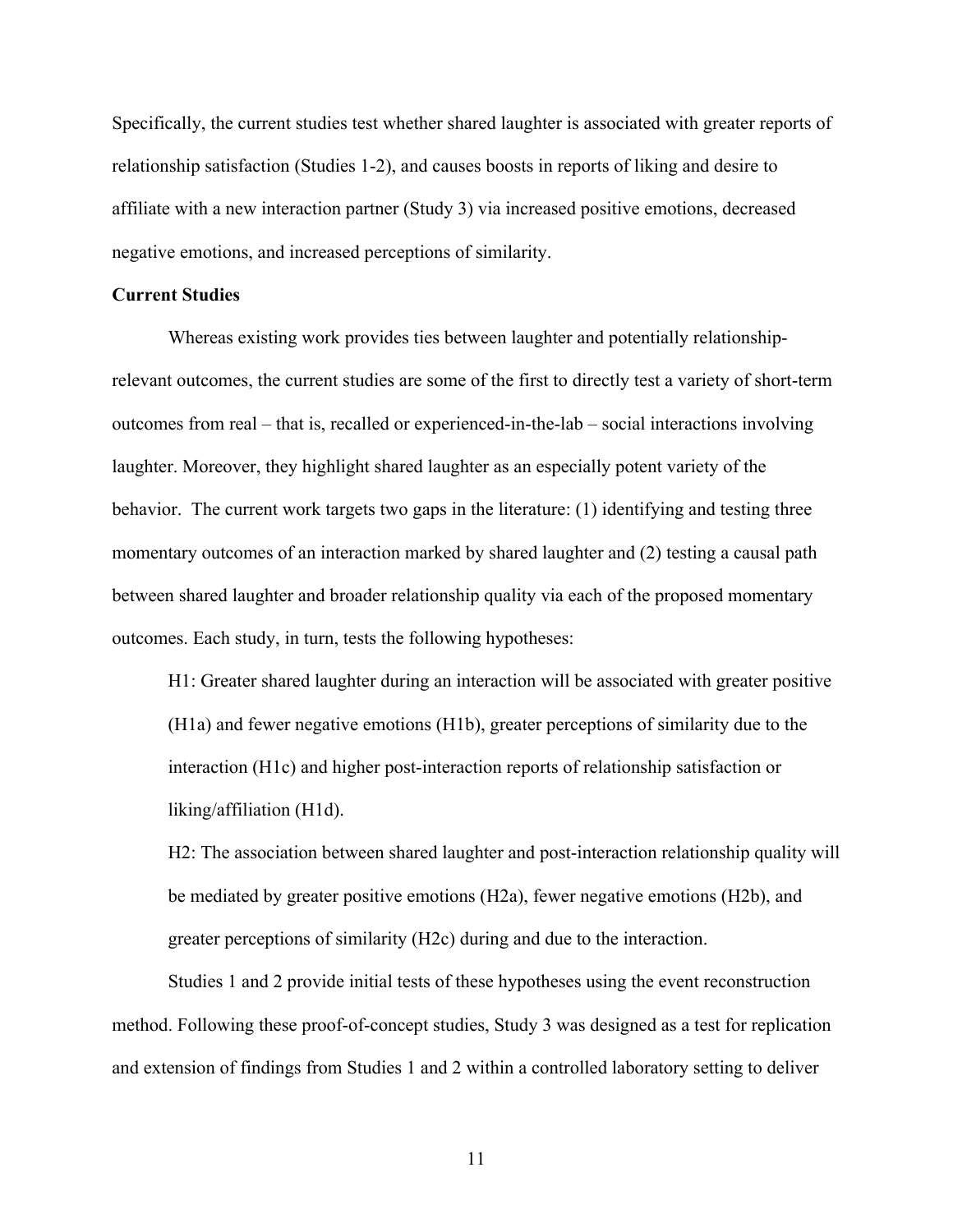the first causal test of shared laughter's effects between people who had never met. The Study 3 design rules out alternative explanations regarding the cause of the laugh (i.e., humor, positive emotion) by constraining the laughter-eliciting stimuli to be external to the dyad and including a positive emotion control condition.

Additionally, to provide a clear theoretical and methodological contrast to shared laughter, Studies 2 and 3 utilize a control condition of *unshared laughter*. Although beyond the scope of the current paper, we recognize that readers might be curious about unshared laughter's unique effects on relationship quality. To this end, we provide results from auxiliary analyses in which unshared laughter conditions are compared to *no laughter* conditions in the latter two studies as supplementary information.<sup>2</sup>

#### **Study 1**

Study 1 tested for basic correlations between shared laughter, positive and negative emotions, and perceived similarity using an online survey and event reconstruction method. The event reconstruction method allowed us to embed direct measurement of shared laughter within a broader report about a social interaction to avoid participant demand, and account for additional positively-valenced behaviors that may have occurred during the interaction.

#### **Method**

<u> 1989 - Johann Stein, markin film yn y breninn y breninn y breninn y breninn y breninn y breninn y breninn y b</u>

As with the other two studies presented here, the current study was reviewed and approved by the internal IRB prior to any data collection. To ensure sufficient statistical power to detect the anticipated effects, a sample of at least two hundred participants was desired. Two-

 $<sup>2</sup>$  Although not discussed here because it is not directly relevant to the current theorizing, previous research has</sup> documented some sex differences regarding humor use and laughter production as well as their implications for certain intra-individual and inter-individual outcomes (e.g., Provine, 1993; Grammer & Eibl-Eibesfeldt, 1990). Thus, to link to prior literature, we also tested sex as a possible moderator in each primary analysis across studies. None of these models revealed statistically significant interactions; we do not report these results in the manuscript, nor do we speculate about sex differences in the Discussion.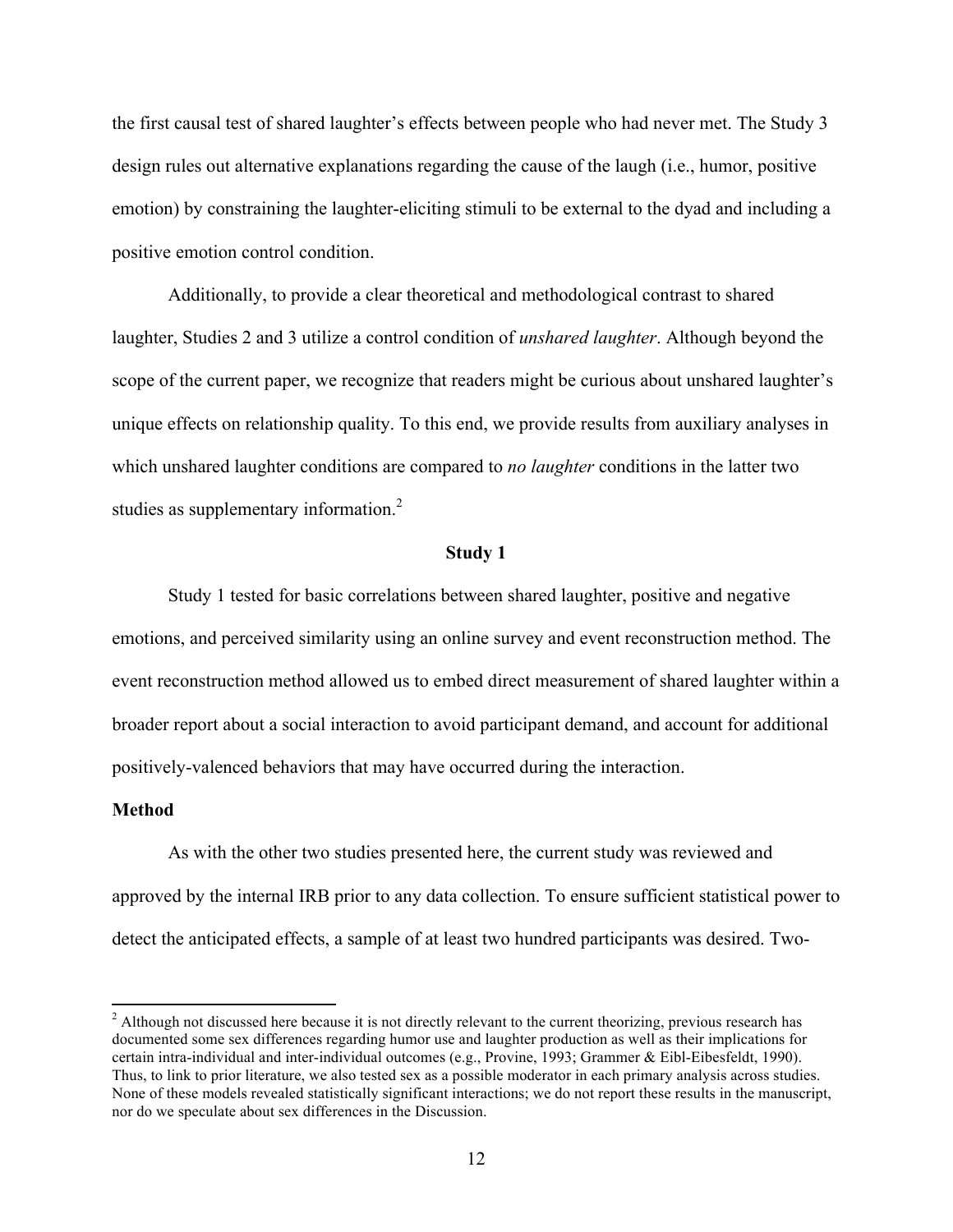hundred and two people located in the United States were thus recruited to complete an online questionnaire through Amazon's Mechanical Turk (MTurk) website in exchange for \$0.50US. MTurk has been shown in previous research to provide a cost-effective method for collecting quality data from a diverse sample of individuals (see Paolacci & Chandler, 2014 for review). Participant ages ranged from 18 to 66 years  $(M = 32.01, SD = 10.96)$ , 63.9% were female, 76.9% identified as White/Caucasian, and 8.6% were Hispanic. The 20-minute questionnaire asked participants to focus on their relationship with an individual with whom they interact face-to-face at least twice weekly. The greatest number of participants chose a romantic partner (i.e., 45.5%), 21.3% chose a friend, 20.8% chose a family member, and 7.9% chose a coworker. An additional 4% reported on a relationship that they characterized as "other" and 1 participant (i.e., .5%) did not provide an answer to the question.

For the event reconstruction, participants recalled the most recent interaction with their chosen individual that lasted at least 15 minutes. Participants provided a description of the interaction before answering questions about it. Laughter during the interaction was assessed within a larger checklist that included other social behaviors to reduce attention toward and suspicion of study aims. If participants indicated that they laughed during the interaction (i.e., if they answered "yes"), they were then asked to estimate what percentage of their laughter was shared with the other person. This estimate allows inferences about shared laughter's unique effects, rather than those of any laughter more generally.

Emotions experienced during and as a result of the interaction were assessed with the Modified Differential Emotions Scale (mDES; Fredrickson, Tugade, Waugh, & Larkin, 2003). The mDES assesses the occurrence of 22 different emotions on 5-point scales (0: Not at all to 4: Most of the time). Eleven items measured positive emotions and were averaged to gauge overall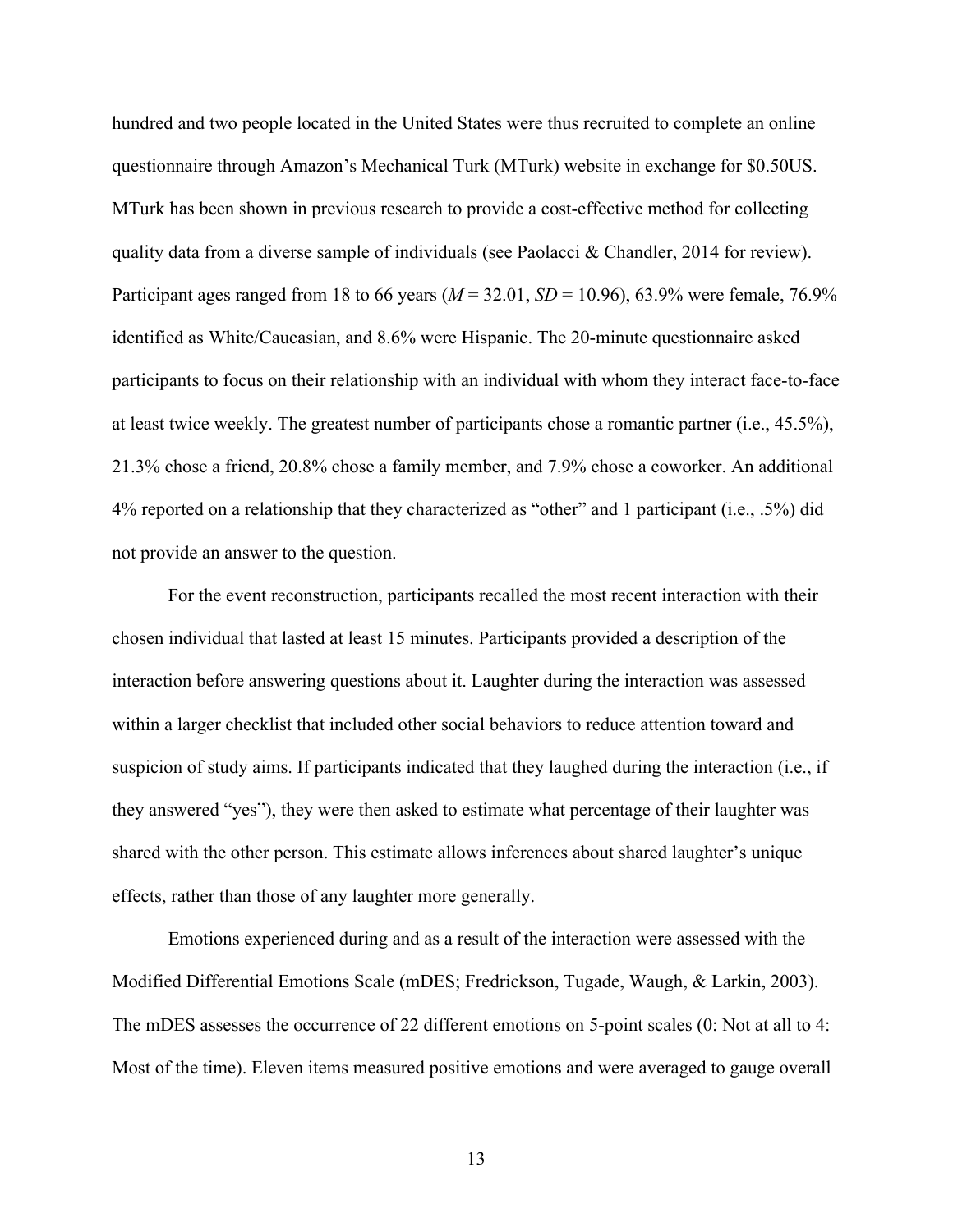positive emotional experience during the interaction ( $\alpha$  = .91). The remaining eleven items measured negative emotions and were averaged to form a composite negative emotions score (*α*  $= .93$ ).

Perceived similarity was assessed from the average of two items to which participants indicated their agreement on 7-point scales (-3: Strongly disagree to 3: Strongly Agree): "During the interaction, it was clear that (Name here) and I have a lot in common," and "(Name here) and I were on the same wavelength during the interaction"  $(a = .92)$ . Relationship satisfaction following the interaction was assessed with a single item: "How satisfied were you with your relationship with (name here) following this interaction?" (1: Very dissatisfied, 7: Very Satisfied).

#### **Results and Discussion**

<u> 1989 - Johann Stein, markin film yn y breninn y breninn y breninn y breninn y breninn y breninn y breninn y b</u>

On average, participants reported having known the other person for 10.90 years (*SD* = 10.52). One hundred-sixty five participants (81.68% of the sample) reported laughing during the interaction and their average shared laughter percentage estimate was  $80.74\%$  (*SD* = 28.73). To test for shared laughter's effects beyond all other laughter, only participants who indicated laughing during the interaction were included in the subsequent analyses.<sup>3</sup>

Regression analyses were conducted to test H1, while mediation models were utilized to test H2. For the mediation analyses across the three studies, positive emotions, negative emotions, and perceived similarity were simultaneously entered in parallel as mediators using the PROCESS macro extension for SPSS, with 5000 bootstrap samples with bias-corrected confidence intervals (Hayes, 2013). Entering all three variables in parallel provides a

<sup>&</sup>lt;sup>3</sup> This analytic strategy provided the most conservative tests of our hypotheses. However, results remain consistent when participants who indicated no laughter are recoded as 0% shared laughter, rather than removed from the sample (See Supplementary Online Table 1); the only difference being that the indirect effect via negative emotions also becomes significant.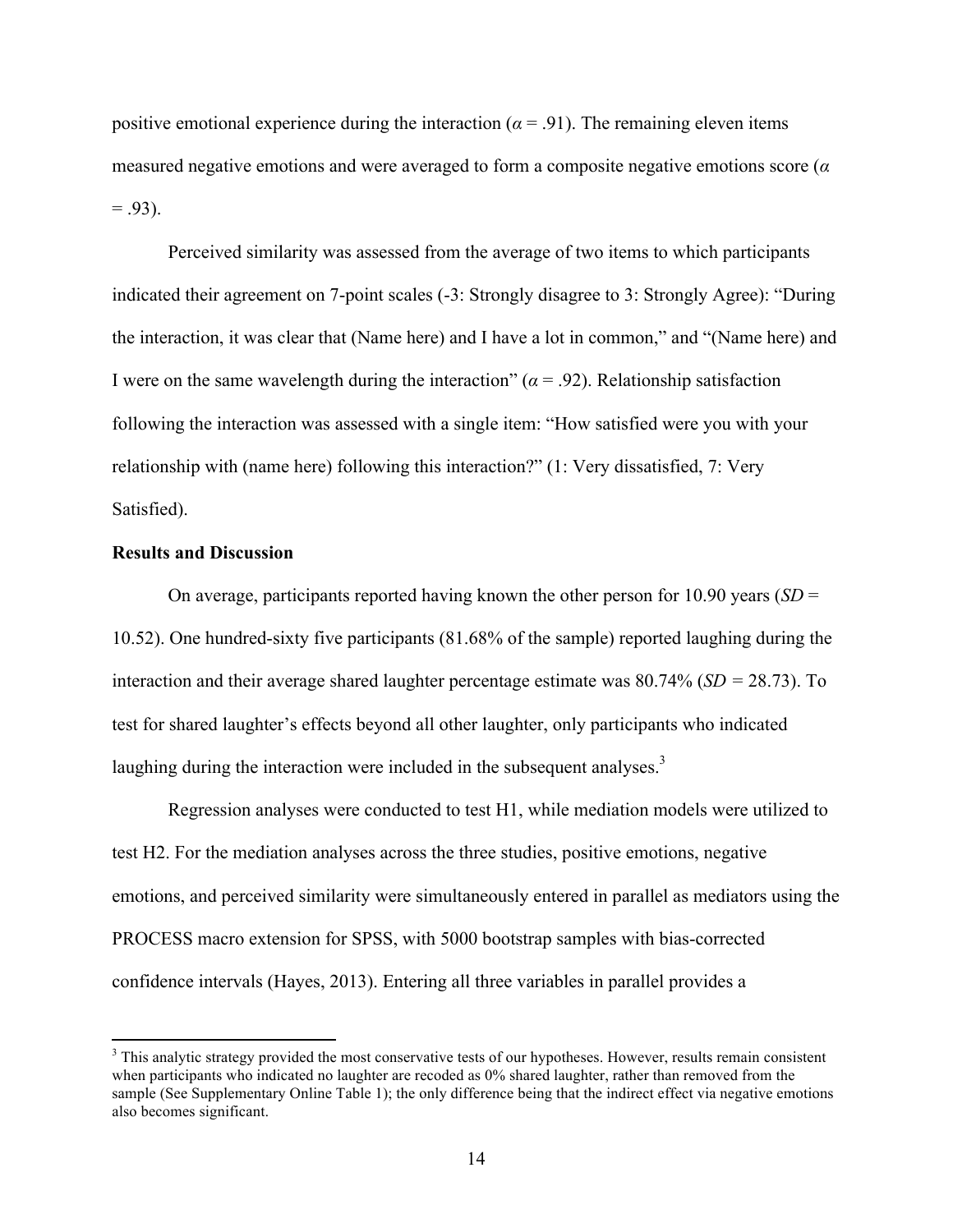conservative test of each variable's hypothesized mechanistic effect on global relationship evaluations, independent of the rest. Additionally, to address whether the effects of shared laughter might be confounded with how well established participants' relationships were (Smoski & Bachorowski, 2003), relationship length was included as a covariate in all models.

Table 1 shows that estimates supported each hypothesized association in H1. Controlling for relationship length, the amount of shared laughter during the interaction significantly predicted higher positive and lower negative emotions (H1a-b), greater perceptions of perceived similarity (H1c), and higher relationship satisfaction (H1d). Mediation analyses also revealed significant simultaneous indirect effects of shared laughter on relationship satisfaction through positive emotions (H2a;  $B = .002$ , CI: .0006 to .0043) and perceived similarity (H2c;  $B = .005$ , CI: .0011 to .0110), but not negative emotions (H2b;  $B = .000$ , CI:  $-.0006$  to .0022).

To address whether the effects were unique to the behavior of shared laughter, we ran the mediation analyses while controlling for two other behaviors from the event checklist, chosen for being especially beneficial for relationships—verbal or physical expressions of affection and love. The conclusions remain unchanged, with each novel outcome being independently predicted by shared laughter, and with shared laughter still significantly predicting greater relationship satisfaction via elevated positive emotions and increased perceptions of similarity (see Figure 1).

#### **Study 2**

The correlational method of Study 1 provided initial support for the first hypothesis that greater shared laughter in a social interaction is associated with greater positive emotions, lesser negative emotions, and greater perceived similarity. In addition, it provided initial support for the second hypothesis that shared laughter may increase relationship satisfaction via elevated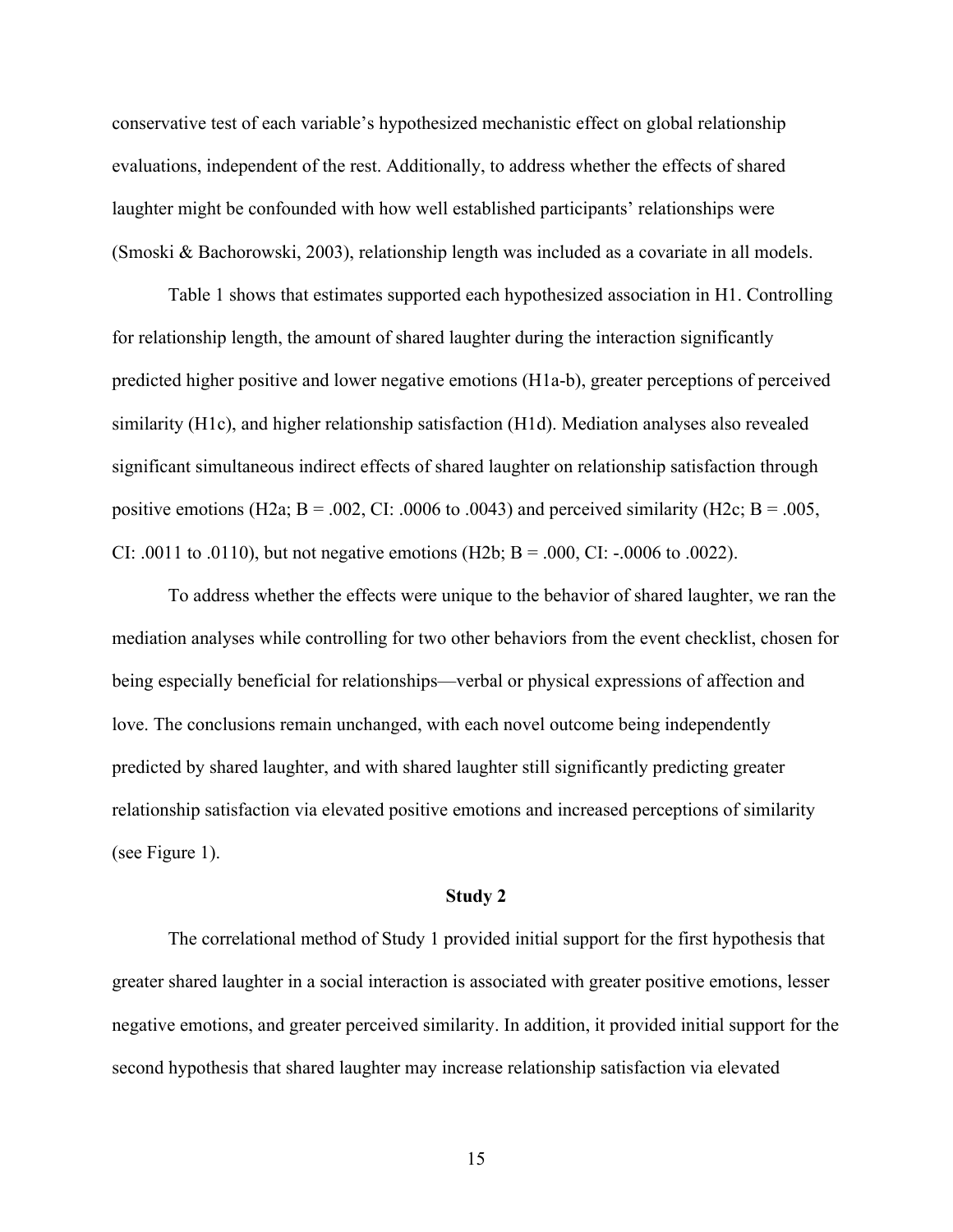positive emotions and perceptions of similarity. Study 2 improves causal inference by using a between-subjects design. Specifically, participants in Study 2 were randomly assigned to recall a recent interaction marked by shared laughter, unshared laughter, or no laughter.

## **Method**

Assuming a moderate effect size and anticipating some exclusion for failed attention checks, an enrollment goal of approximately 200 participants was set for the current study to ensure statistical analyses were well-powered. Two-hundred and ten participants from the United States were recruited using Amazon's Mechanical Turk in exchange for \$0.50US. The average age of the participants was  $34.96$  years  $(SD = 13.02)$ ,  $56.7%$  were female,  $78.6%$  identified as white/Caucasian, and 7.6% were Hispanic.

Upon consenting, participants were taken to a 20-minute Qualtrics questionnaire and were randomly assigned to one of three conditions: shared laughter  $(n = 65)$ , unshared laughter  $(n = 52)$ , or no laughter recollection  $(n = 93)$ .<sup>4</sup> Participants in the shared laughter condition were asked to recall the most recent instance in which they laughed with another individual. Participants in the unshared laughter condition were asked to recall the most recent instance in which they laughed at something, but the person they were with did not laugh. Participants in the no laughter condition were asked to recall the most recent instance in which they engaged in an emotionally neutral or mundane task with another person, such as going to the grocery store or doing laundry.

After providing a brief written description of the recalled event, participants rated positive and negative emotions, perceived similarity, and relationship satisfaction using the same items as in Study 1. Study 2 also improved upon the design of Study 1 by incorporating two

<u> 1989 - Johann Stein, markin film yn y breninn y breninn y breninn y breninn y breninn y breninn y breninn y b</u>

<sup>&</sup>lt;sup>4</sup> The observed differences in sample sizes between conditions was most likely caused by the fact that assignment was kept entirely random, without restrictions on condition count.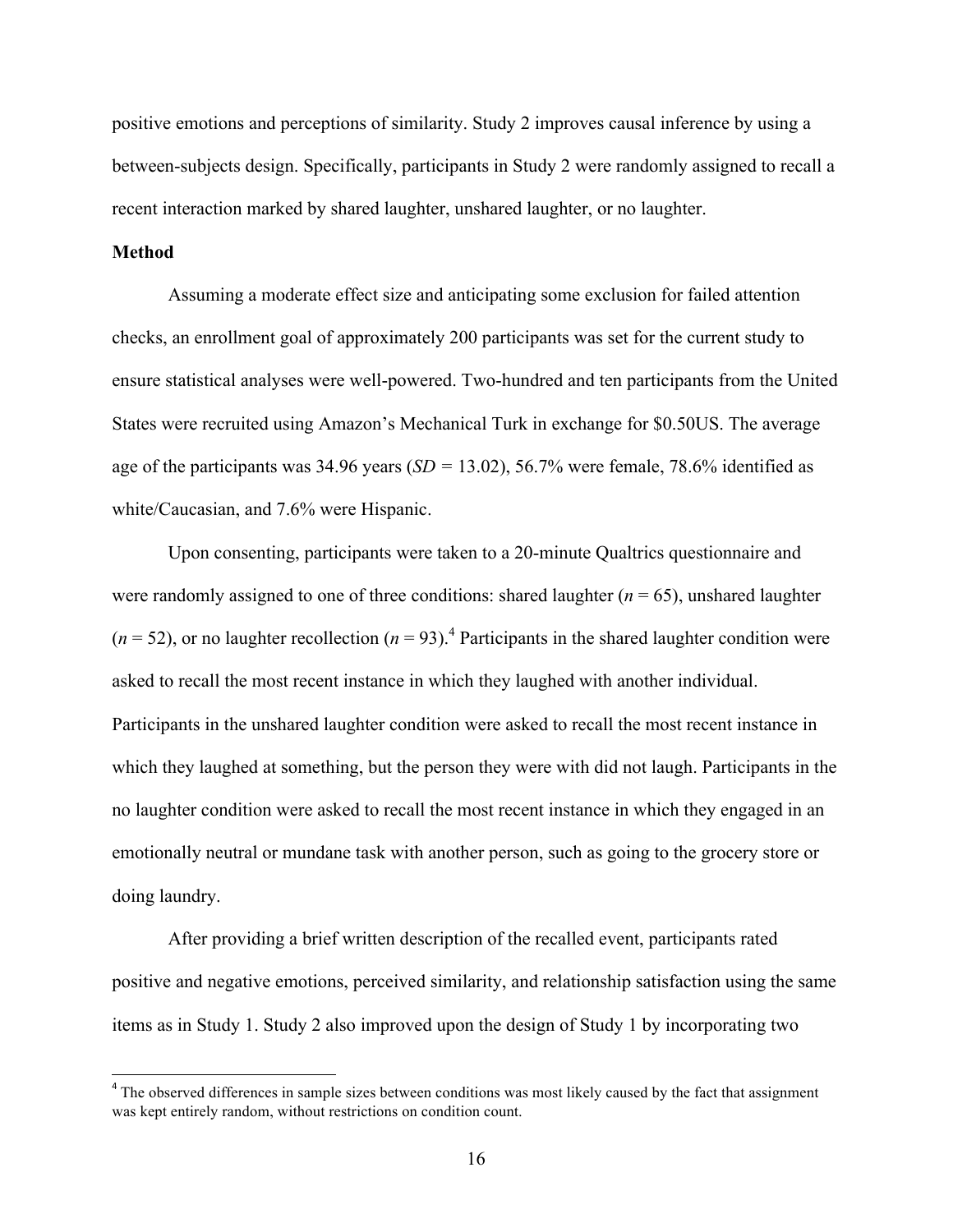attention checks within the questionnaire to better ensure participants were reading the questions in their entirety and paying enough attention to effectively receive the manipulation. These attention checks asked participants to choose a specific response for an item embedded within one of the measures (e.g., "Select the first answer").

## **Results and Discussion**

Once the enrollment goal had been met, the data were inspected for failed attention checks. Twenty-four participants were excluded from all hypothesis tests for failing at least one attention check, leaving 186 participants (59 shared, 45 unshared, and 82 no laughter). Regression analyses were conducted to test study hypotheses. Condition was dummy-coded into two binary predictors with shared laughter as the reference group; this means negative regression weights indicate that people in the shared laughter condition (coded as 0) have higher means than those in the control conditions (coded as 1), whereas positive regression weights indicate the opposite. As in Study 1, all analyses controlled for relationship length.

As can be seen in Table 2, Hypotheses 1a-d were largely supported. Compared to those in the unshared (U) and no laughter (N) conditions, those in the shared laughter condition reported experiencing significantly fewer negative emotions (H1b;  $B_U = .34$ ,  $t(182) = 3.08$ , CI: .12 to .56;  $B_N = .29$ ,  $t(182) = 3.07$ , CI: .11 to .48;  $F(3, 182) = 5.26$ ,  $R^2 = .08$ ), greater perceived similarity (H1c;  $B_U = -2.28$ ,  $t(182) = -8.54$ , CI:  $-2.80$  to  $-1.75$ ;  $B_N = -0.55$ ,  $t(182) = -2.39$ , CI:  $-1.01$  to  $-10$ ;  $F(3, 182) = 27.10, R<sup>2</sup> = .56$ , and greater relationship satisfaction (H1d; B<sub>U</sub> = -1.23, *t*(181) = -5.00, CI: -1.71 to -.74;  $B_N = -.47$ ,  $t(181) = -2.22$ , CI: -.89 to -.05;  $F(3, 181) = 9.34$ ,  $R^2 = .13$ ),. Those in the shared laughter condition also reported significantly more positive emotions relative to those in the unshared laughter condition (H1a;  $B_U = -.61$ ,  $t(182) = -3.43$ , CI: -.96 to -.26;), but not relative to those in the no laughter condition  $(B_N = -12, t(182) = -0.79, CI: -0.42$  to  $.18; F(3, 0.42)$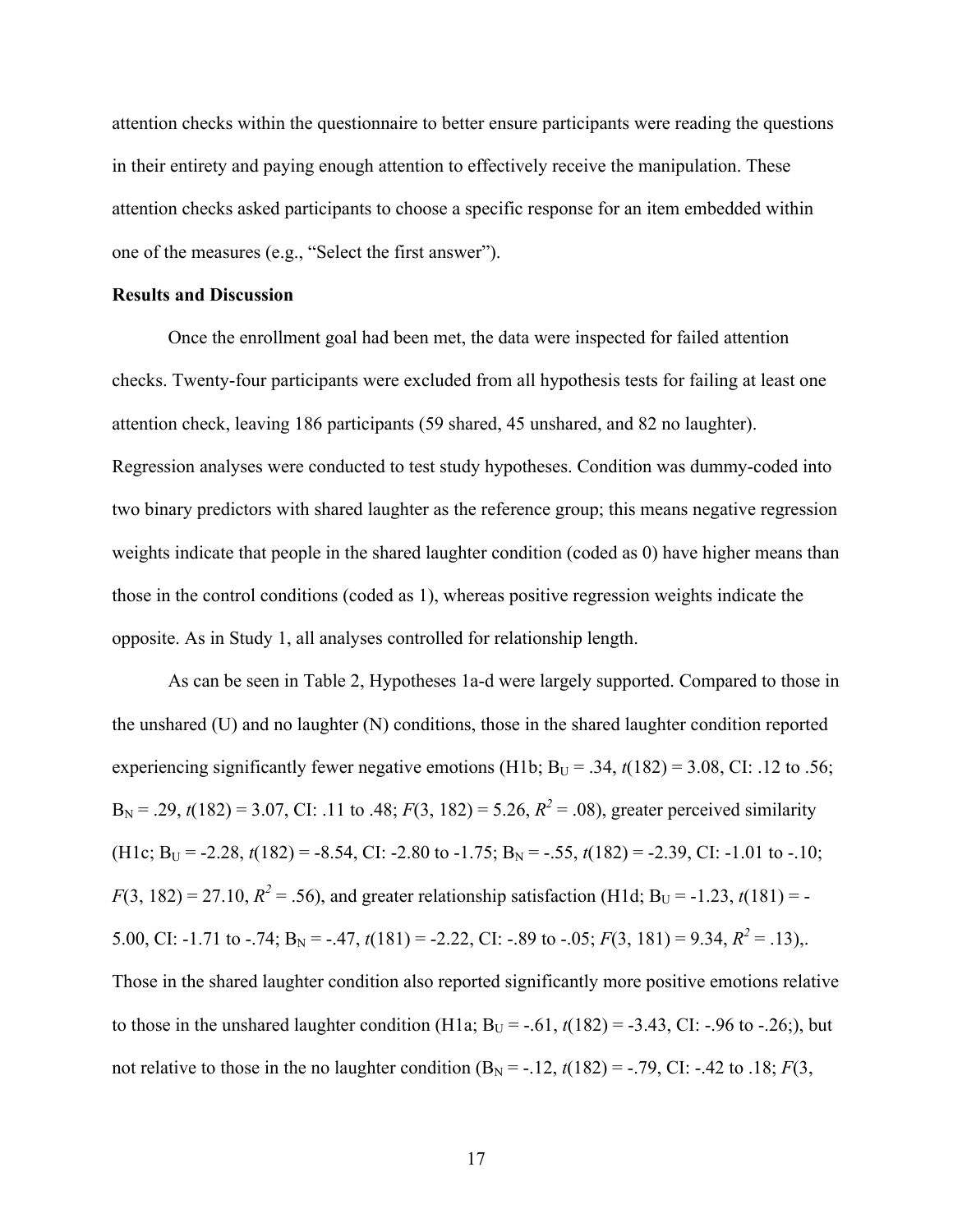182) = 4.32,  $R^2$  = .07). Comparisons between the unshared and no laughter conditions on all variables of interest can be found in Supplementary Online Table 2.

Turning to the second hypothesis, two separate mediation analyses reveal that, when positive emotions, negative emotions, and perceived similarity are entered in parallel, the effect of condition on relationship satisfaction becomes nonsignificant for both the shared-unshared laughter and shared-no laughter comparisons (See Table 3). A closer examination of the indirect effects reveals that positive emotions (H2a), negative emotions (H2b), and perceived similarity (H2c) all significantly explain the shared versus unshared laughter condition differences in relationship satisfaction, whereas only the indirect effects via negative emotions (H2b) and perceived similarity (H2c) are significant for the shared-no laughter comparison.

In summary, Study 2 again provides support for the hypothesized associations from shared laughter to positive and negative emotions, perceived similarity, and relationship satisfaction. Intriguingly, tests for H2 revealed that whereas negative emotions were not a robust mediator of effects of shared laughter on relationship satisfaction in Study 1, in Study 2, *positive* emotions were not a robust mediator of proposed effects, but negative emotions were. Although results were obtained while controlling for relationship length, the method leaves open the possibility that the different prompts may have encouraged participants to select people with whom they have different pre-existing relationship *quality*, implying that shared laughter may have been a product of the relationship quality rather than vice versa. These data cannot rule that out, so, with proof-of-concept in hand from Studies 1 and 2, we address the direction of causality from laughter to relationships in Study 3.

#### **Study 3**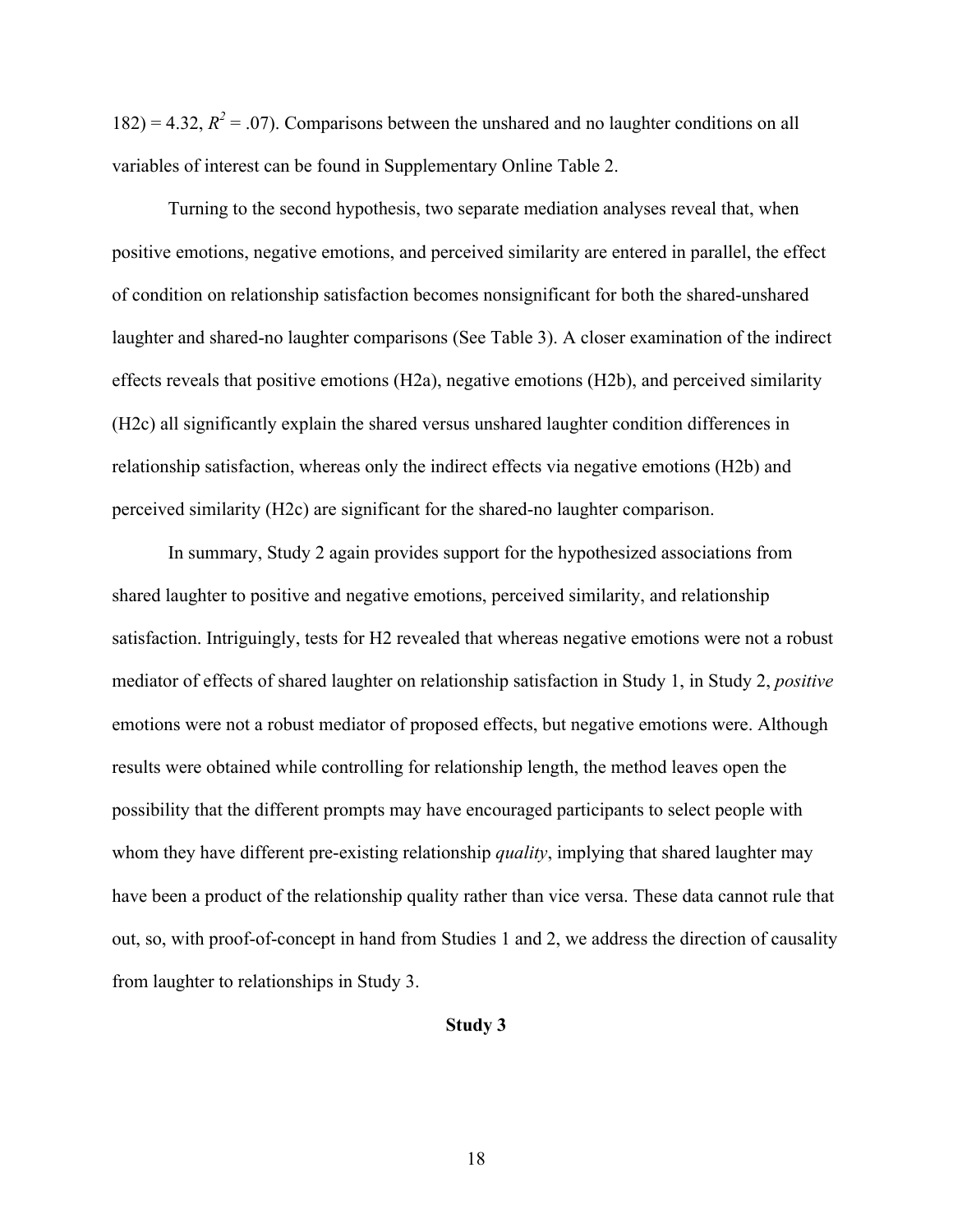Studies 1 and 2 each provided correlational support for shared laughter's association with positive emotions, negative emotions, perceived similarity, and global relationship evaluations (i.e., satisfaction). Likewise, Studies 1 and 2 also begin to lay the groundwork for the overarching hypothesis that, through one's emotional experience and increased perceptions of similarity, shared laughter may actually enhance relationships. With correlational evidence in hand, a laboratory study to experimentally manipulate the behavior of shared laughter between two people was warranted. In addition to providing the first causal test of shared laughter's shortterm influence on relationships, Study 3 also addresses a handful of alternative explanations. First, to ensure effects resulted from shared laughter, rather than any laughing behavior, participants in shared and unshared laughter conditions were induced to laugh the same amount, manipulating only whether their laughter was perceived as shared with an interaction partner. Second, to further isolate the relational effects of the behavior of laughter from what might have preceded it (e.g., humor bid, felt amusement), the laughter-eliciting stimuli in the two laughter conditions were presented to participants under instructions to refrain from communicating with the interaction partner, and a positive emotion control condition was included. Third, by testing only zero-acquaintance dyads, Study 3 eliminates an alternative explanation that effects could be attributed to pre-existing good or long-lasting relationships.

#### **Method**

<u> 1989 - Johann Stein, markin film yn y breninn y breninn y breninn y breninn y breninn y breninn y breninn y b</u>

Due to resource and methodological restrictions (i.e., availability of participants and novelty of manipulation stimuli to the targeted population), data collection for the two-part study was limited to one academic year, resulting in a sample size of one hundred and sixteen students from the University of North Carolina<sup>5</sup>. The sample was 74.1% female, 57.4% white, and 5.3% Hispanic, with an average age of 20.77 years (*SD=*3.41). Participants responded to a 15-minute

 $587$  additional participants completed the online questionnaire but did not attend the lab session.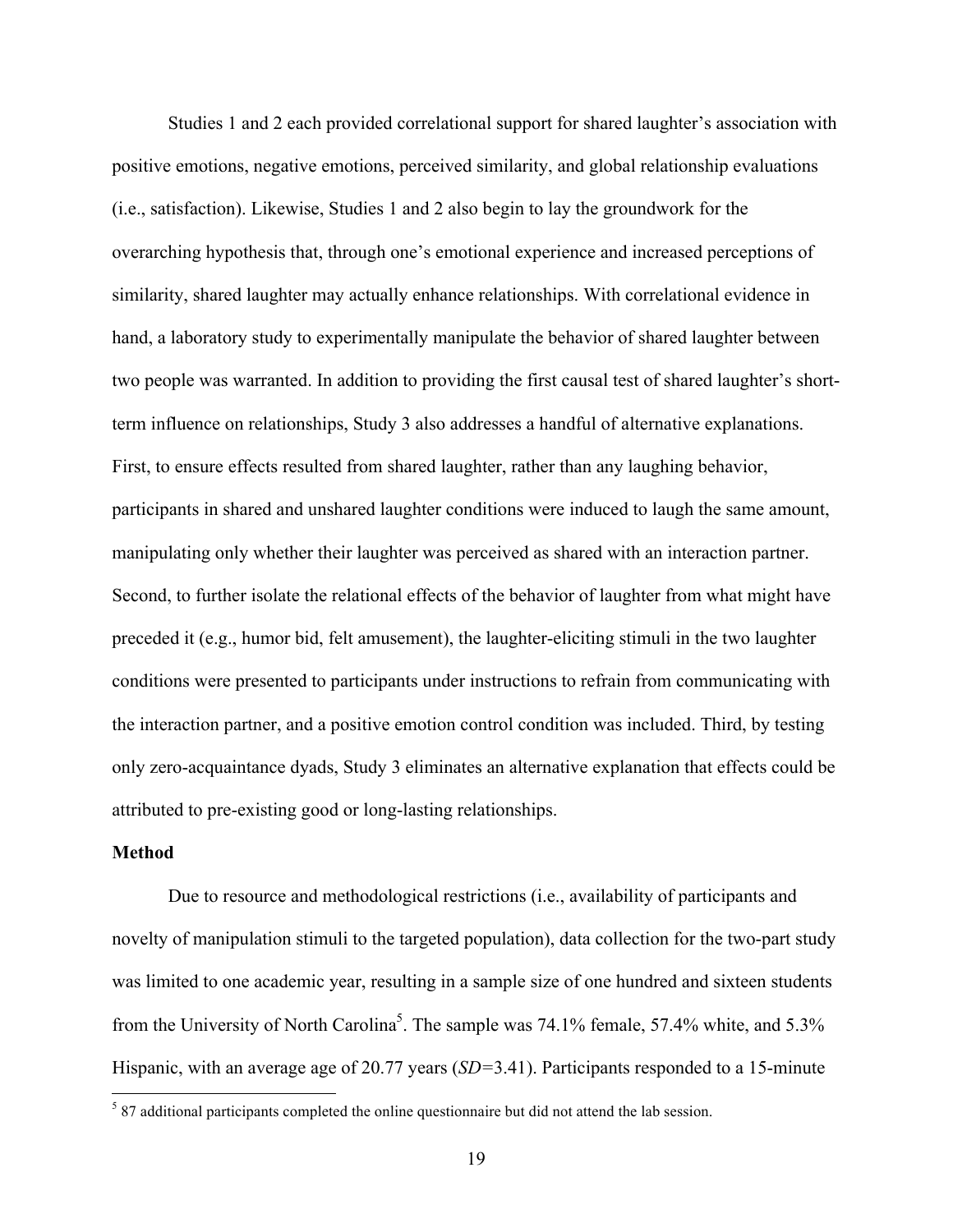online questionnaire consisting of personality measures and a personal interests and hobbies checklist. At least three days later, participants attended a 30-minute lab session ostensibly about how computer-mediated communication influences first impressions. Participants were compensated with their choice of either \$10 or research credit toward their psychology course requirements.

Prior to arriving at the lab, participants were randomly assigned to one of three conditions: shared laughter, unshared laughter, or no laughter. To manipulate laughter, participants began the session by watching a slideshow on a computer while purportedly video chatting with a participant in another room, who was also watching the slideshow. In reality the other participant was a prerecorded confederate of the same sex as the participant. Stimuli for each condition are described in detail below. Following the slideshow, participants completed a questionnaire assessing their first impressions of and overall interest in the other participant (i.e., the confederate).

**Manipulation.** All participants watched a 3-minute slideshow of GIFs (i.e., silent photographic animations) while purportedly video chatting with the confederate. Instructions were as follows: "To start the study, we are going to have you watch a slideshow of GIFs while simultaneously video chatting with the other participant. For this first part, we ask that you do *not* communicate with the other participant. You will be given the chance to do so later in the session either in person or through video chat again, but for now we would just like for you to focus your attention predominantly on the slideshow. Of course, you can look at each other during the slideshow, we just ask that you refrain from talking or trying to communicate in any way with one another for now. This part of the study is designed to get you two comfortable with the software while also providing you with something interesting to watch." Participants in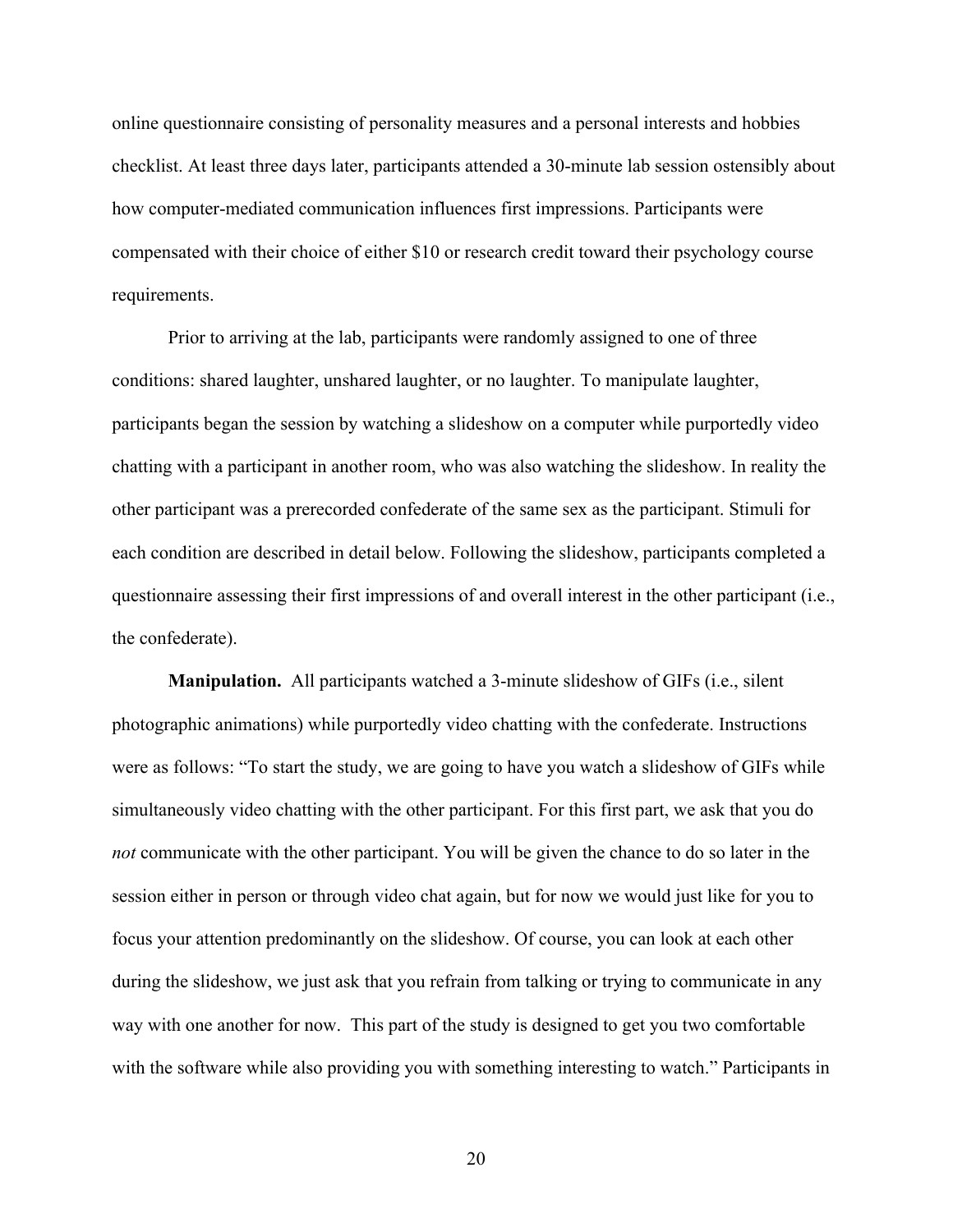the shared and unshared laughter conditions watched a slideshow of humorous GIFs that were preselected for the frequency at which they elicit laughter: half of the GIFs had low laughter rates (i.e., they elicited laughter in less than 30% of the 226 pilot participants) and half had high laughter rates (i.e., at least 60%). Importantly, at least 50% of pilot participants indicated that it would be reasonable for someone to laugh at each of the final GIFs.

Stimuli were ordered such that participants in the unshared laughter condition saw the confederate laughing at *all of the low laugh stimuli*, whereas participants in the shared laughter condition saw the confederate laughing at *the high laugh stimuli*. Because participants were more likely to laugh at the high-laugh than the low-laugh stimuli, those who viewed the confederate simultaneously laughing at the high-laugh stimuli would perceive more shared laughter than those who viewed the confederate laughing only at the low-laugh stimuli (i.e., the unshared laughter condition). In short, all participants in these two conditions were expected to laugh the same *amount,* and the video of the confederate's behavior was the same, but the order of the slideshow manipulated whether participants' laughs were likely to be perceived as shared. Participants in the control (i.e., no laughter) condition watched a 3-minute slideshow of pleasant stimuli while the confederate responded with a smile, producing no laughter. This condition was still positively-valenced and allowed participants to behave similarly to the confederate, but without any laughter.

**Measures.** Positive emotions, negative emotions, and perceived similarity were assessed with the same items used in Studies 1 and  $2<sup>6</sup>$  As a global evaluation of the relationship, liking and affiliation were assessed after the slideshow with the following questions: "How much do you think you would like the other participant?" (1=Not at all to  $7 = A$  great deal) and "How

<sup>6</sup> Four additional measures were included for exploratory analyses regarding a different question about *domains* for which shared laughter may influence perceived similarity; they are not reported here due to their exploratory nature. Interested readers may contact the first author for more information.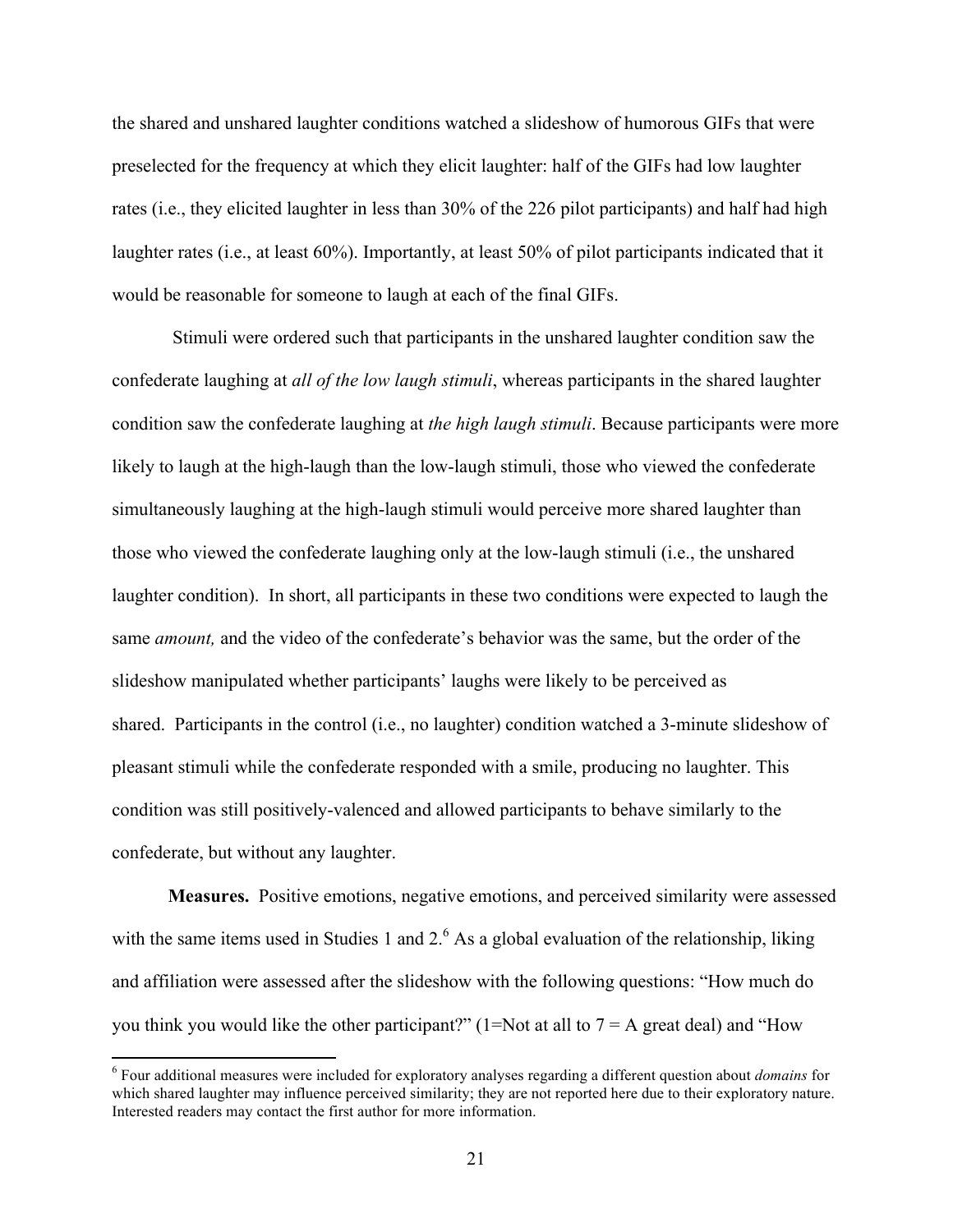willing would you be to establish a friendship outside of the lab with the other participant?" (1=Not at all willing to 7=Extremely willing). Finally, similar to Study 1, participants estimated what percentage of the slideshow they spent laughing and what percentage of that laughter was accompanied by the other participant also laughing (i.e., shared laughing percentage) as a manipulation check.

#### **Results**

Eleven participants were excluded from data analyses due to technical errors during the manipulation ( $N=2$ ), knowing the confederate ( $N=3$ ), not following/understanding instructions  $(N=1)$ , or expressing suspicion over the confederate's behavior or videochat program  $(N=5; 2)$ from shared laughter and 3 from unshared laughter conditions). This left 34 participants in the shared, 37 in the unshared, and 34 in the no laughter condition. Again, all primary comparisons across conditions were made with dummy-coded variables in which shared laughter served as the reference group; negative coefficients therefore signal higher values for those in the shared laughter condition.

**Manipulation check.** Table 4 shows participants' estimates of overall and shared laughter, by condition. The shared and unshared laughter conditions did not differ in perceived estimates of overall laughter  $(B = -5.12, t(102) = -0.93, p = 0.35)$ , but were each significantly higher than the no laughter condition (B = -35.77,  $t(102)$ = -6.36,  $p \le 0.001$ ; and B = -30.64,  $t(102)$  = -5.57, *p*<.001, respectively). As shared laughter percentages were only estimated if the participant reported laughing during the slideshow, there were too few participants in the no laughter condition with shared laughter estimates (n=8) to make valid comparisons with the shared laughter condition. Comparing the shared and unshared conditions using an independent samples t-test, however, revealed significantly higher perceived shared laughter percentages from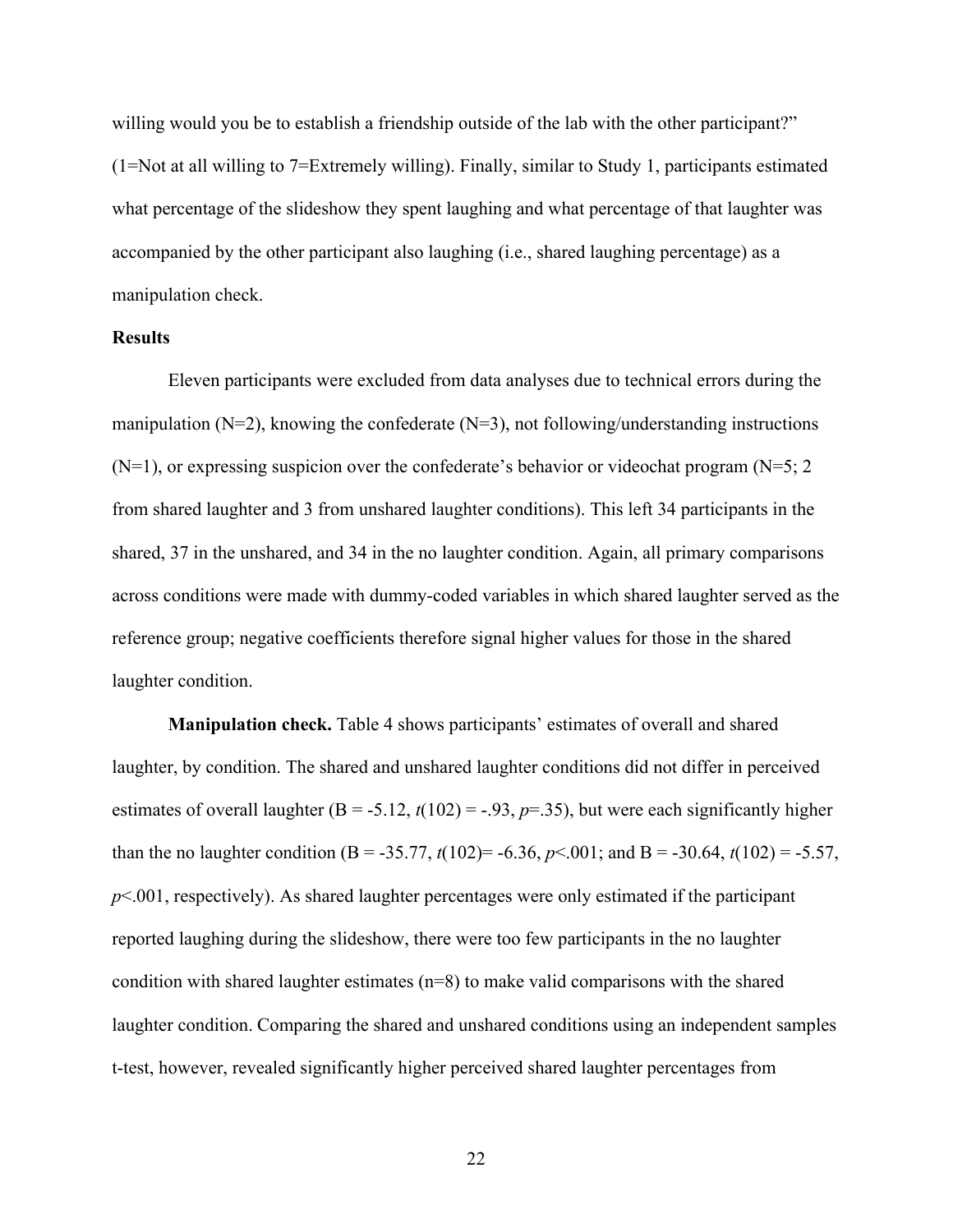participants in the shared condition than participants in the unshared laughter condition (*t*(65)=5.17, *p*<.001). Of some concern, participants in the unshared laughter condition reported sharing a moderate amount of laughter, on average, with over half of the unshared participants (i.e., 55.8%) reporting shared laughter estimates of 40% or more.

Given the unexpectedly high reports of shared laughter percentages within the unshared laughter condition, an independent coder watched the videos, unaware of hypotheses, and coded the start and stop timestamps of each laugh. Duration of shared laughter was then determined by aligning each participants' timestamps with the confederate's laughter. To most directly parallel the perceived shared laughter percentage variable, the shared laughter duration for each participant was then divided by all of that participant's total laughter (i.e., shared and unshared laughter), to arrive at a behaviorally-coded "actual" shared laughter percentage. As with Study 1, those who did not laugh at all were treated as missing data. Similar to perceived shared laughter percentages, actual shared laughter percentages were significantly higher in the shared laughter condition than in the unshared  $(t(65) = 5.75, p<.001)$ . Still, as shown in Table 4, those in the unshared laughter condition did engage in a moderate amount of shared laughter, supporting participants' self-reported estimates.

**Primary analyses.** Table 4 also shows average ratings of positive and negative emotions, perceived similarity, liking, and affiliation, by condition. Results of regression analyses reveal no differences between the shared and unshared or no laughter conditions in reports of positive emotions (H1a; B<sub>U</sub> = -.26,  $t(102)$  = -1.64, p=.11; B<sub>N</sub> = .08,  $t(102)$  = .49,  $p=0.63$ ), nor did the shared and unshared conditions differ in negative emotions (H1b;  $B_U = -0.01$ ,  $t(102) = -.08$ ,  $p=0.94$ ). There was, however, a trend toward statistically significant differences in negative emotions between the shared and no laughter conditions  $(B<sub>N</sub> = .13, t(102) = 1.94,$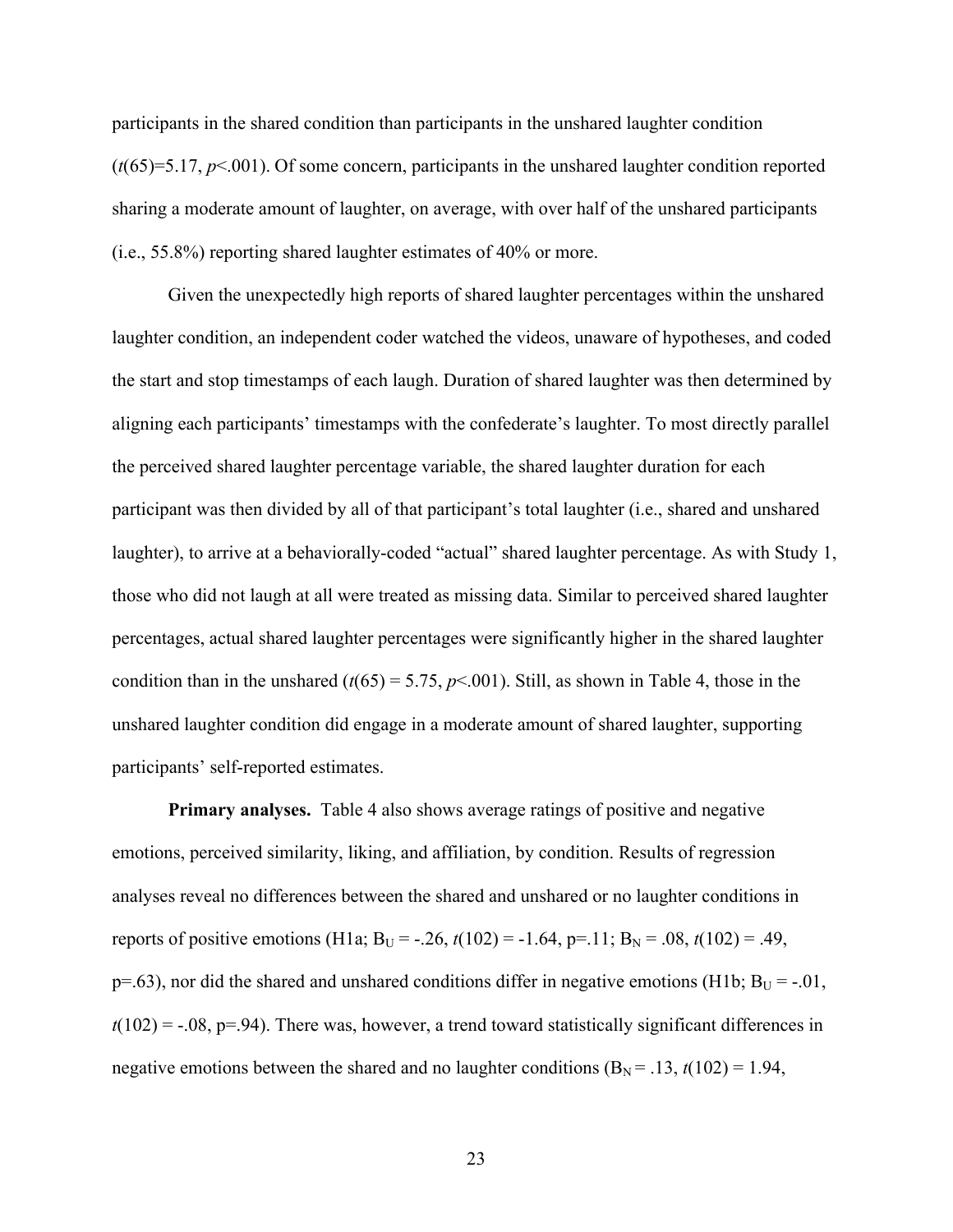p=.06), with those in the shared laughter condition reporting fewer negative emotions. Regarding H1c, those in the shared laughter condition reported significantly greater perceptions of similarity than those in the unshared  $(B_U = -1.09, t(102) = -3.98, p<0.01)$  and no laughter conditions  $(B_N = -.91, t(102) = .3.27, p=.001)$ . Results also demonstrated no significant differences between the shared and unshared laughter conditions in reports of liking (H1d;  $B = -$ .05,  $t(102) = -.27$ ,  $p=.79$ ) or affiliation (B = -.07,  $t(102) = -.26$ ,  $p=.79$ ); there were also no differences between those in the shared and no laughter conditions in reports of liking  $(B = -0.29)$ ,  $t(102) = -1.43$ ,  $p=16$ ). However, those in the shared laughter condition did report significantly greater desire to affiliate than those in the no laughter condition  $(B = -0.74, t(102) = -2.84,$ *p*=.005), providing some support for H1d. Again, results from analyses comparing the unshared and no laughter conditions on all primary variables of interest can be found in Supplementary Online Table 2.

Mediation analyses were then conducted to test for each of the hypothesized indirect effects (H2), again employing bootstrapping techniques and entering positive emotions, negative emotions, and perceived similarity into the model in parallel (MacKinnon et al., 2013). As in prior studies, H2c was supported with evidence for significant indirect effects of condition on liking and affiliation via perceived similarity for both the shared-unshared condition comparison  $(B_{\text{Uliking}} = -.37, CI: -.66$  to  $-.19; B_{\text{Uaffilation}} = -.43, CI: -.83$  to  $-.18$ ) as well as the shared-no laughter comparison  $(B_{\text{Niking}} = -.31, CI: -.55$  to  $-.14; B_{\text{Naffiliation}} = -.36, CI: -.71$  to  $-.15; F_{\text{liking}}(5, 99) = 9.91$ ,  $R^2 = .33$ ; F<sub>affiliation</sub>(5, 99) = 9.68,  $R^2 = .33$ ). However, the indirect effects of condition on liking and affiliation via positive (H2a) and negative emotions (H2b) were not significant for either condition comparison.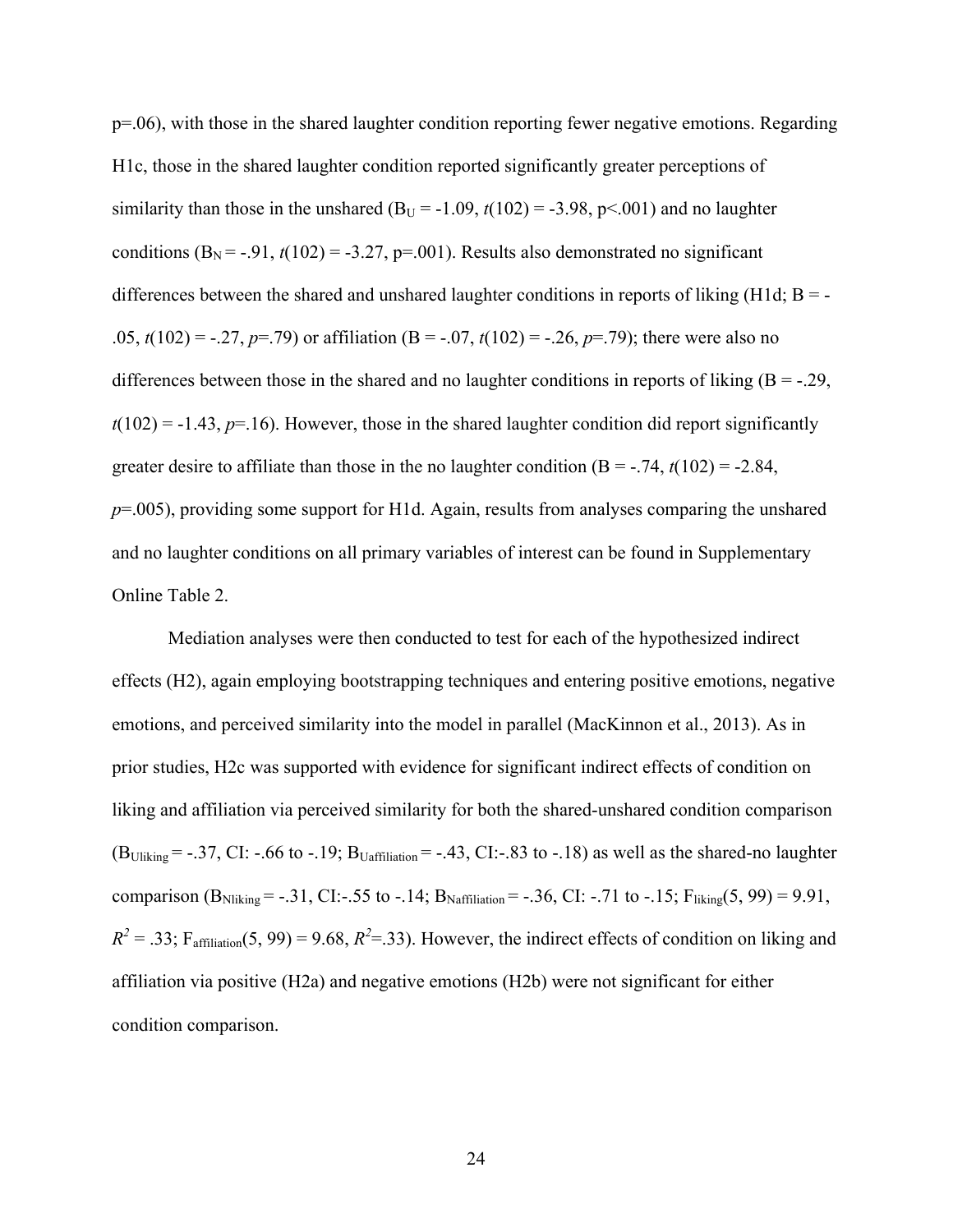**Supplementary analyses: Shared laughter collapsing across conditions.** Given the noted concerns over individuals in the unshared laughter condition having high shared laughter percentages, we conducted additional analyses in which participants' behaviorally-coded shared laughter, regardless of condition, served as the main predictor, similar to the analyses conducted in Study 1.

Substituting actual shared laughing percentage for condition returns results similar to the cross-condition comparisons. Actual shared laughing percentage significantly predicted perceived similarity ( $B = .02$ ,  $t(67) = 3.19$ ,  $p = .002$ ) and negative emotions, at a marginal level ( $B$ )  $=$  -.003,  $t(67)$ = -1.89,  $p=0.06$ ), but was not directly predictive of positive emotions (B = -.001,  $t(67) = -.22, p=.83$ , liking (B = -.002,  $t(67) = -.49, p=.63$ ), or affiliation (B = -.002,  $t(67) = -.49,$ *p*=.63). Again, mediation analyses revealed significant indirect effects of actual shared laughter on liking and affiliation via increased perceptions of similarity ( $B<sub>liking</sub> = .005$ , CI: .001 to .011; Baffiliation = .01, CI: .001 to .02), but not positive  $(B_{liking} = -.0002, CI: -.003$  to .001;  $B_{affiliation} = -$ .0001, CI: -.003 to .001) or negative emotions  $(B_{\text{liking}} = .002, C1$ : -.0001 to .006;  $B_{\text{affiliation}} = .003$ , CI: -.0002 to .009).<sup>7</sup>

To summarize, whether comparing between conditions or using participants' selfreported or behaviorally coded shared laughter percentages, shared laughter was repeatedly associated with increased perceptions of similarity. Moreover, perceived similarity was found to be the most consistent in mediating the effect of shared laughter on global relationship

<u> 1989 - Johann Stein, markin film yn y breninn y breninn y breninn y breninn y breninn y breninn y breninn y b</u>

 $<sup>7</sup>$  As in Study 1, these analyses provide the most conservative test of shared laughter's unique influence on</sup> relationships beyond other laughter more generally by including only those participants who were coded as laughing during the interaction. Rerunning the same models with those excluded participants (i.e., participants who did not report or were not coded as laughing at all) recoded as 0% shared laughter returns similar results, with perceived similarity still a significant mediator of each effect (See Supplementary Online Table 3 for full mediation model results). Moreover, we report here the results of analyses with behaviorally-coded shared laughter percentages as the predictor. Results remain consistent if one substitutes participants' perceived shared laughter as the predictor, with one notable exception: the indirect effects of perceived shared laughter on liking and affiliation via negative emotions were also significant ( $B_{liking} = .002$ , CI: .0001 to .0046;  $B_{affilation} = .003$ , CI: .0002 to .007).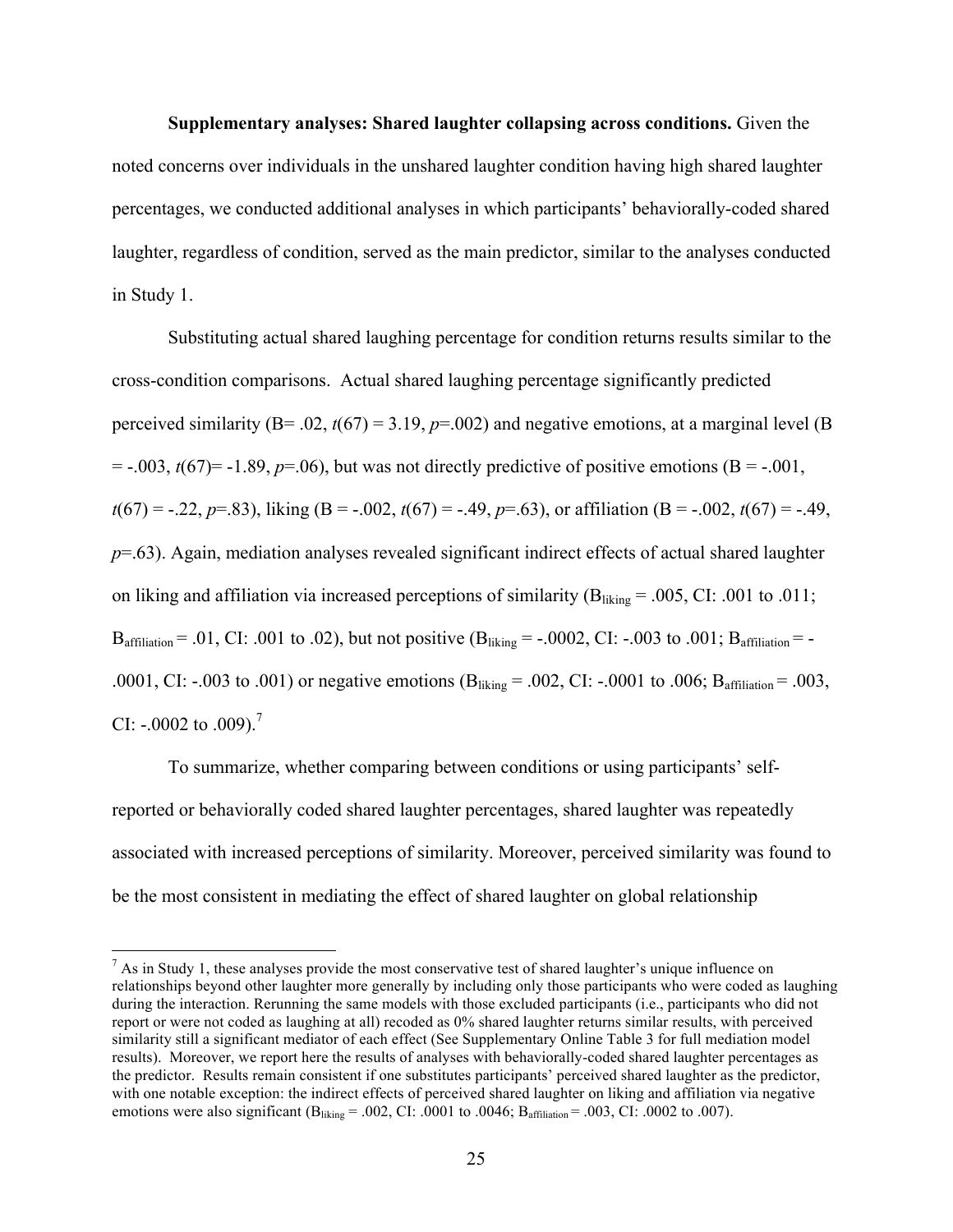evaluations, with significant indirect effects on both liking and affiliation across all mediation analyses.

### **General Discussion**

The current studies provide a close examination of how an empirically overlooked, yet everyday behavior might hold profound implications for one's relationships. Across three studies—both correlational and experimental—*shared laughter* was associated with key shortterm subjective psychological experiences (i.e., positive and negative emotions, perceived similarity) as well as broader relationship outcomes (i.e., satisfaction, liking, and affiliation). Importantly, these results were consistent whether using estimates of spontaneously-elicited shared laughing percentage from a recalled interaction or through experimental manipulation of shared laughter in the lab. Most relevant for advancing theory and research, these associations were repeatedly accounted for by perceptions of similarity with the social partner that resulted from the shared laughter, thereby calling attention to a key cognitive mechanism through which shared laughter may causally improve relationships. Interestingly, results were mixed with regard to the potential mechanistic role of positive and negative emotions. Together, these findings highlight the value of turning the empirical focus from that which preceded a laugh (e.g., humor, amusement) to the behavior itself, and bring up several interesting questions pertaining to the relevance of emotions to the study of laughter within a social context. Critically, the current studies: 1) provide the first demonstration of shared laughter's *causal role* in promoting higher quality relationships, and 2) highlight *how* such a seemingly simple behavior can lead to relational consequences. In sum, the current findings provide both empirical and theoretical contributions to the existing literature.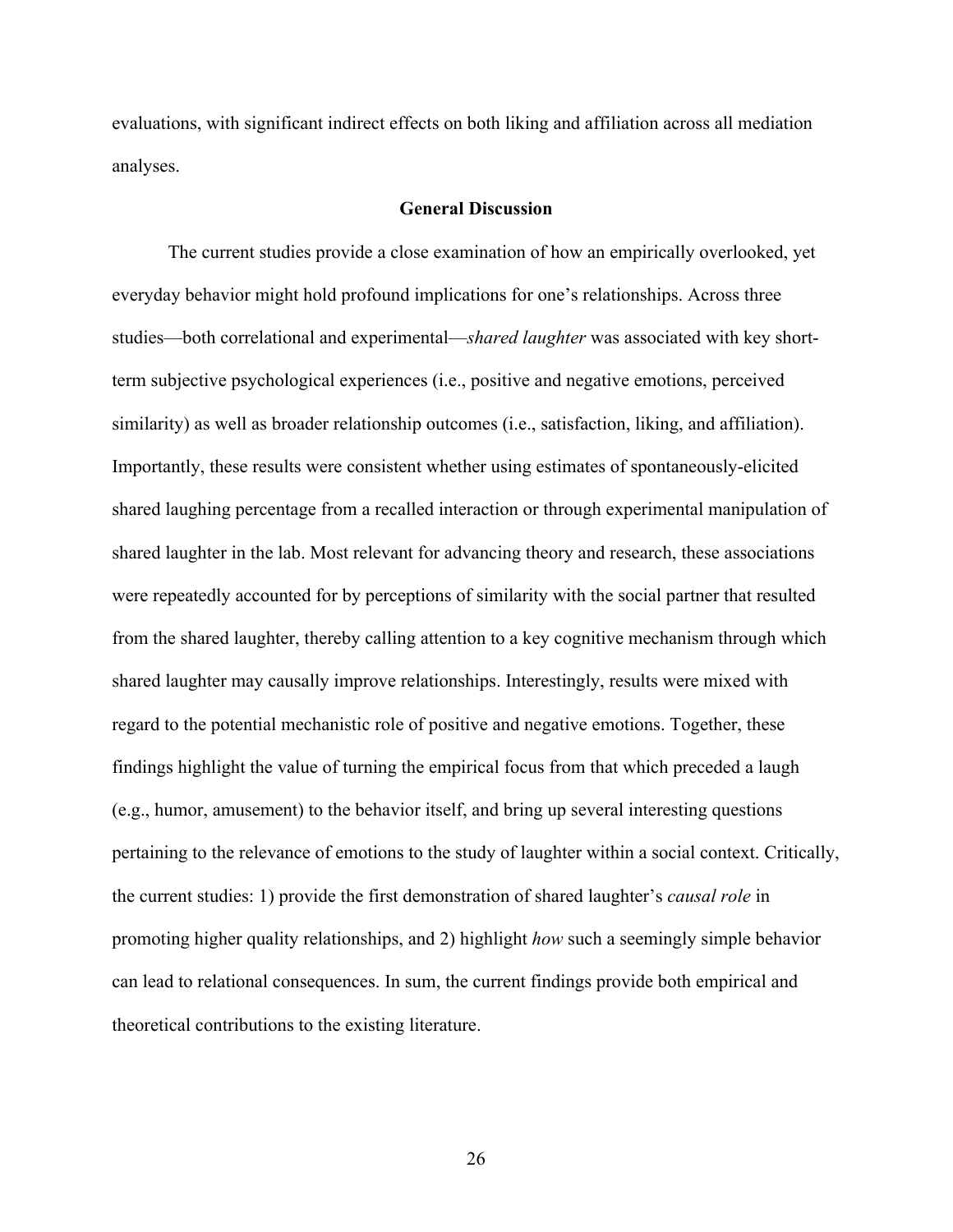Despite the seemingly widespread notion that laughter benefits relationships, much of the previous work has studied certain laughter-related constructs like humor and amusement, rather than the behavior itself. What research does exist on laughter specifically has focused predominantly on its implications for the individual, often neglecting to address perceptions of the relationship itself, or whether the laughter is shared by the interaction partner. The current work affirms the utility of a behavioral classification that is unique from characterizations of laughter that are more widely studied in psychology but that is grounded in theory from multiple domains—the distinction between shared versus unshared laughter within an interaction. The consistent support for hypotheses regarding shared laughter, *relative to* unshared laughter, illustrates the value of considering the behavior's often dyadic nature. Moreover, these findings bring into question whether it is necessary to infer the intention behind or the cause of a laugh to estimate its relational trajectory; instead, the behavior of shared laughter itself—regardless of its cause—might serve as both signal of and catalyst for relationship health.

Intriguingly, the proposition that shared laughter would be robustly linked to greater positive and fewer negative emotions, and that these emotions may in turn mediate the behavior's association with relationship outcomes received only modest support across studies. We take caution in interpreting these findings as the complete story of emotion's relevance to shared laughter's relational value, although they do raise interesting theoretical and methodological questions. Is could be the case that emotions are not as directly tied to laughter or at least shared laughter specifically--as previously theorized or they might just hold differing levels of importance depending on various situational factors (e.g., interacting with friends versus strangers, in conflict versus sharing good news). It is also possible that the inconsistent findings are due to methodological constraints with regard to the temporal measurement of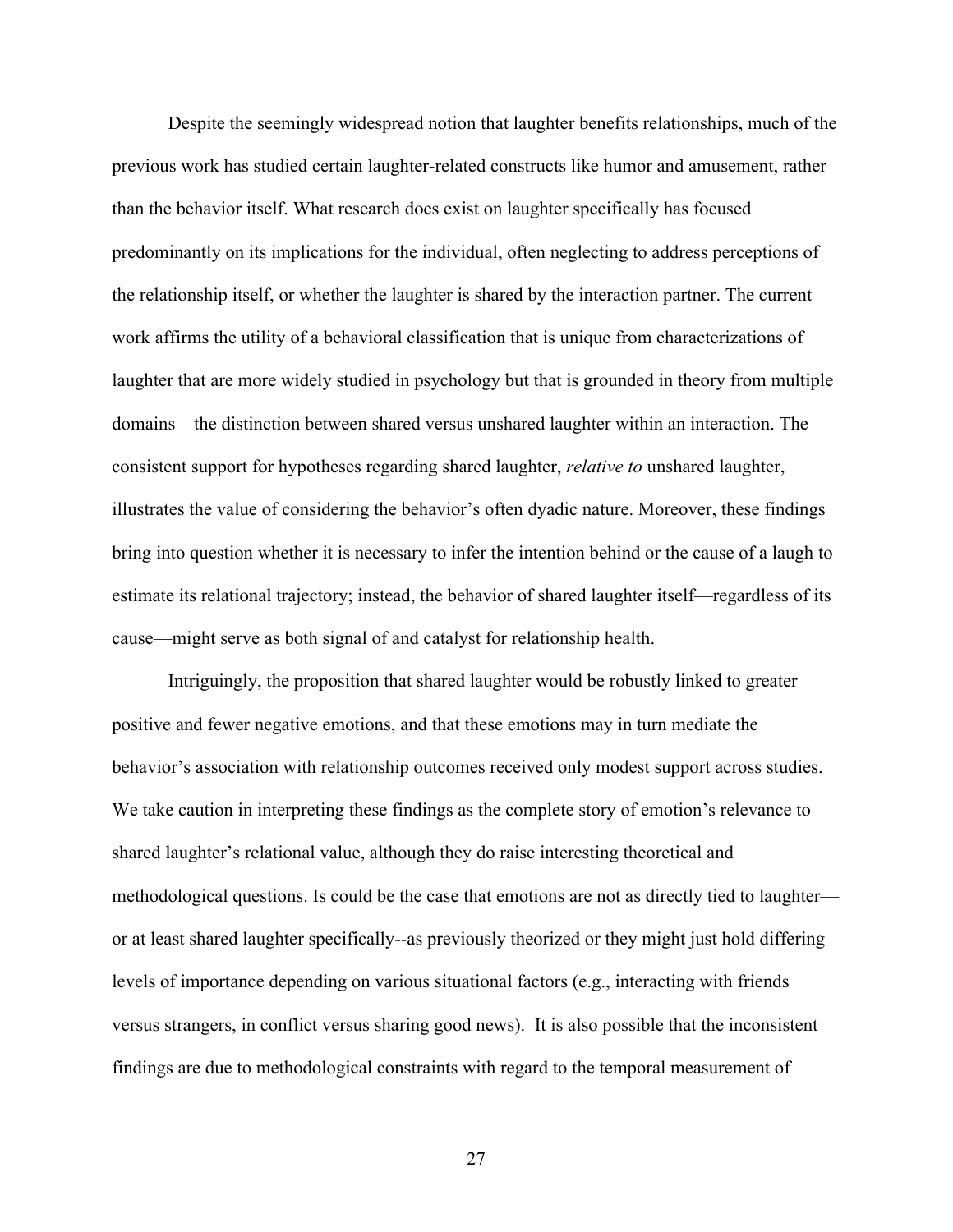emotions. While Study 3 eases some of this concern with its more controlled experimental method, additional research employing more temporally-precise measures is needed.

In contrast, the proposed cognitive mechanism of perceived similarity garnered robust support across all studies and analyses. As such, it provides a potentially fruitful avenue for future research to understand how the common, everyday behavior of shared laughter might cause better relationships. In light of these findings, it would be interesting to test whether shared laughter may be particularly influential for relationships marked by notable dissimilarities (e.g., relationships comprised of individuals of different races or religions). Future research could examine if and how shared laughter might operate to shift one's attention away from present differences and toward possible similarities for the benefit of the relationship.

Contributions noted, a few limitations of the current studies warrant consideration when interpreting the results. Studies 1 and 2 were largely correlational and relied on participant recall. These specific recall methodologies may inflate response error or bias and limit the ability for strong causal inference. It is promising that the same pattern of effects emerged using the carefully standardized experiment in Study 3. Still, there is one key limitation for interpretation of Study 3: the observation that those in the "unshared" laughter condition reported shared laughter percentages of 40% and higher, and were coded as having average actual shared laughter percentages of nearly 30%. These data may indicate a smaller experienced difference between participants in the shared and unshared laughter conditions than intended by the manipulation, and may partially account for the lack of support for H1a (i.e., the outcomes of liking and affiliation) when comparing participants' responses from the shared versus unshared laughter conditions. While results of comparisons between the shared and unshared laughter conditions were encouraging when it came to support for the short-term outcome of similarity,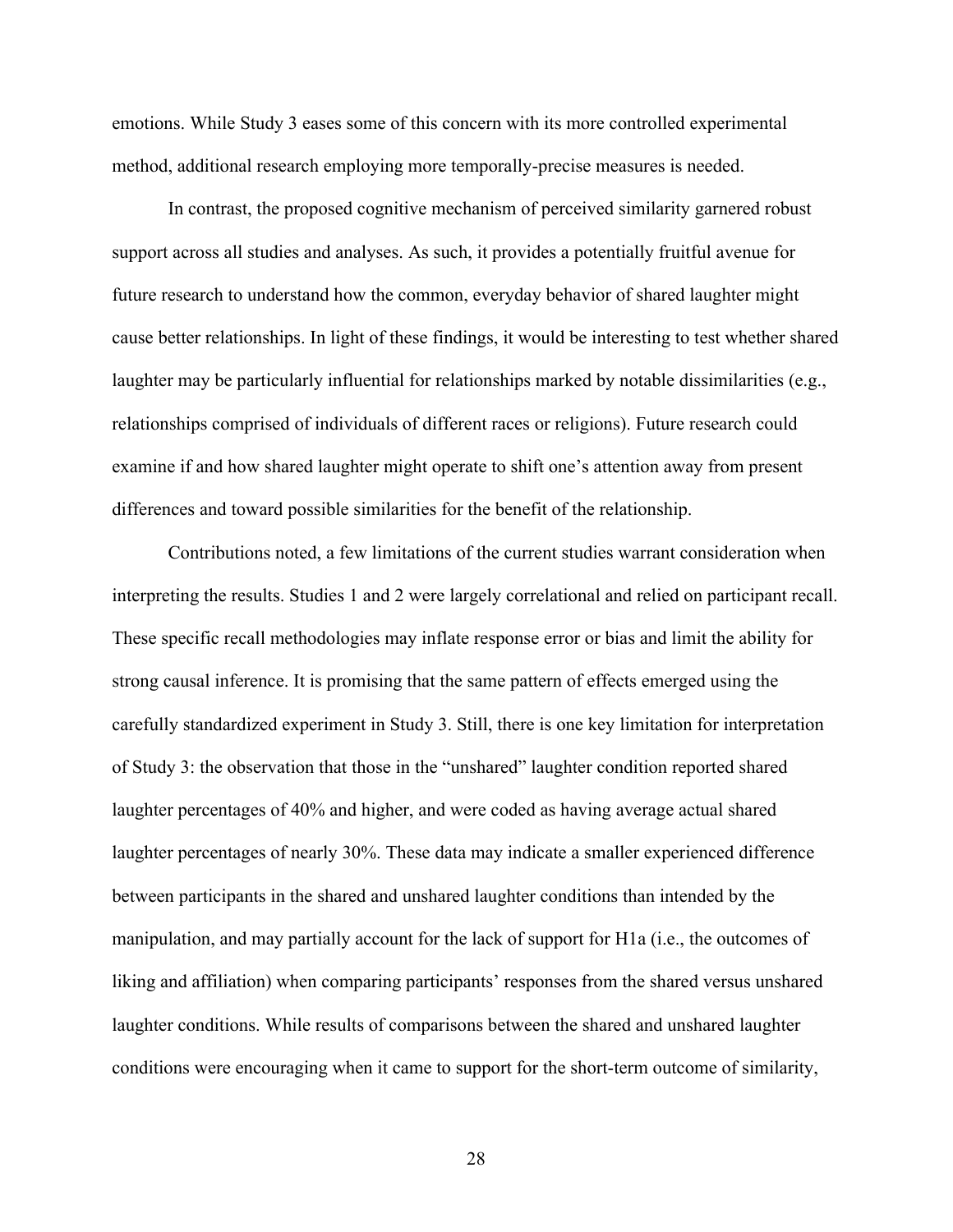via tests of H1d and H2c, we will be interested to see whether future manipulations of "unshared" laughter are successful in reducing the amount of shared laughing behavior, and whether the hypothesized differences between conditions would then be larger.

An additional set of considerations regarding the Study 3 methodology leaves opportunity for future research to improve understanding of shared laughter in everyday life. For example, this manipulation was designed so that stimuli – the slideshow and the recorded confederate – were placed side by side on the same computer screen; there is a possibility that this stretched participants' attentional abilities. Similarly, the manipulation was presented through computer-mediated means and removed the conversational scaffolding that typically accompanies laughter in everyday life. Each of these facts limits inferences about external validity. Nonetheless, we believe our focus on strong internal validity with careful manipulations in this controlled environment was an important first pass at establishing the utility of the construct. Moreover, given that effects emerged from these subtle manipulations in constrained circumstances, it is possible that this study underestimates the impact of shared laughter with a stranger in everyday life. Perhaps even just a moment of shared laughter with a stranger in a coffee shop would be enough to spark a lasting relationship.

Most people would agree that laughing with a friend, partner, or stranger is a good thing. However, these ubiquitous social moments have been empirically ignored and, we believe, underestimated in terms of their value for ongoing relationships. The consistent pattern of results found here provide a necessary step in testing shared laughter's relational effects. Importantly, they illuminate a key pathway – perceived similarity – through which this overlooked behavior has the potential to shape everyday relationships and, in turn, health and wellbeing.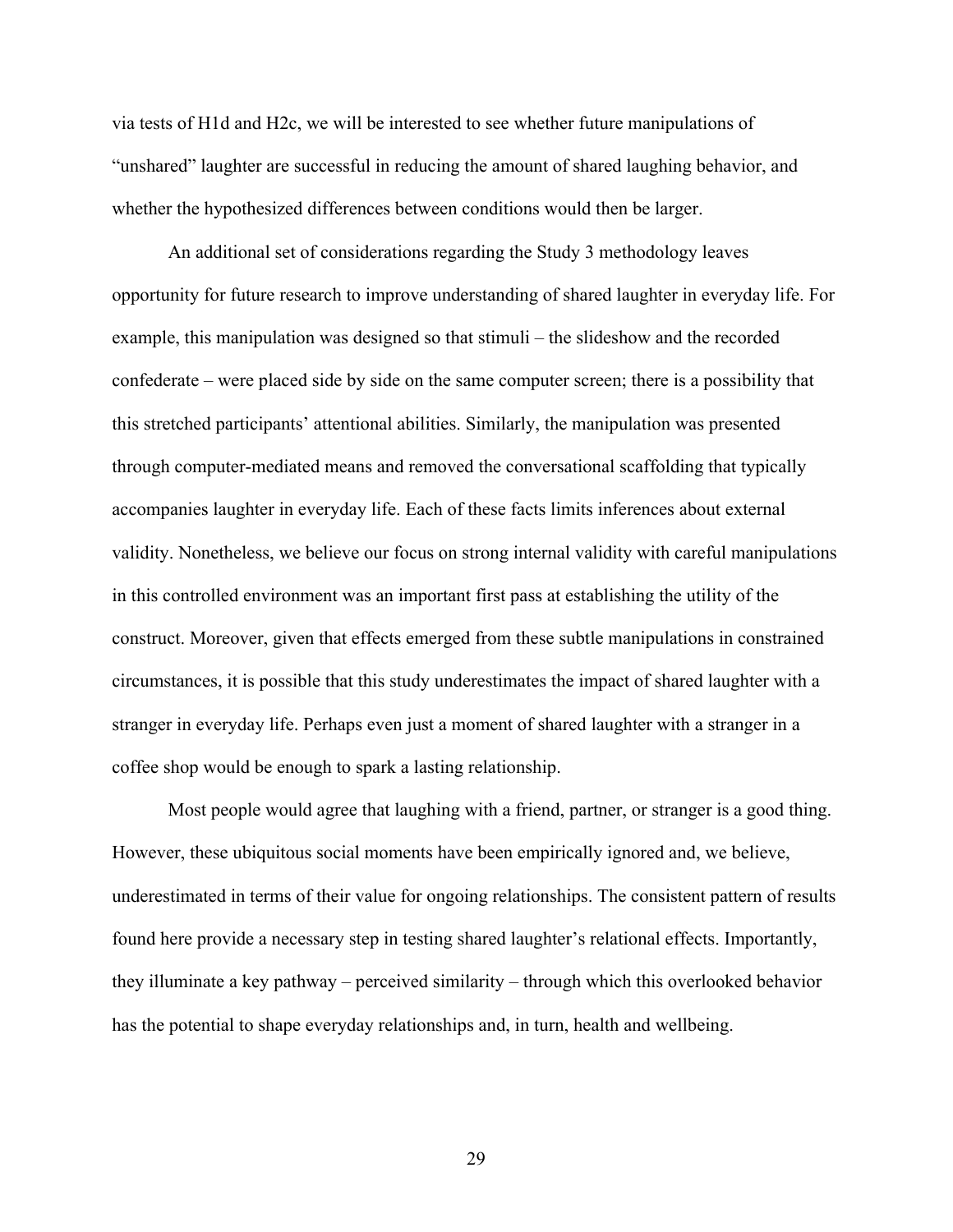**Ethical approval:** All procedures performed in the current studies were in accordance with the ethical standards of the institutional research committee and with the 1964 Helsinki declaration and its later amendments or comparable ethical standards.

**Informed consent:** Informed consent was obtained from all individual participants included in the studies.

**Funding:** This research was funded in part by the Positive Psychology Science Fund at UNC Chapel Hill.

**Conflict of interest:** The authors declare that they have no conflict of interest.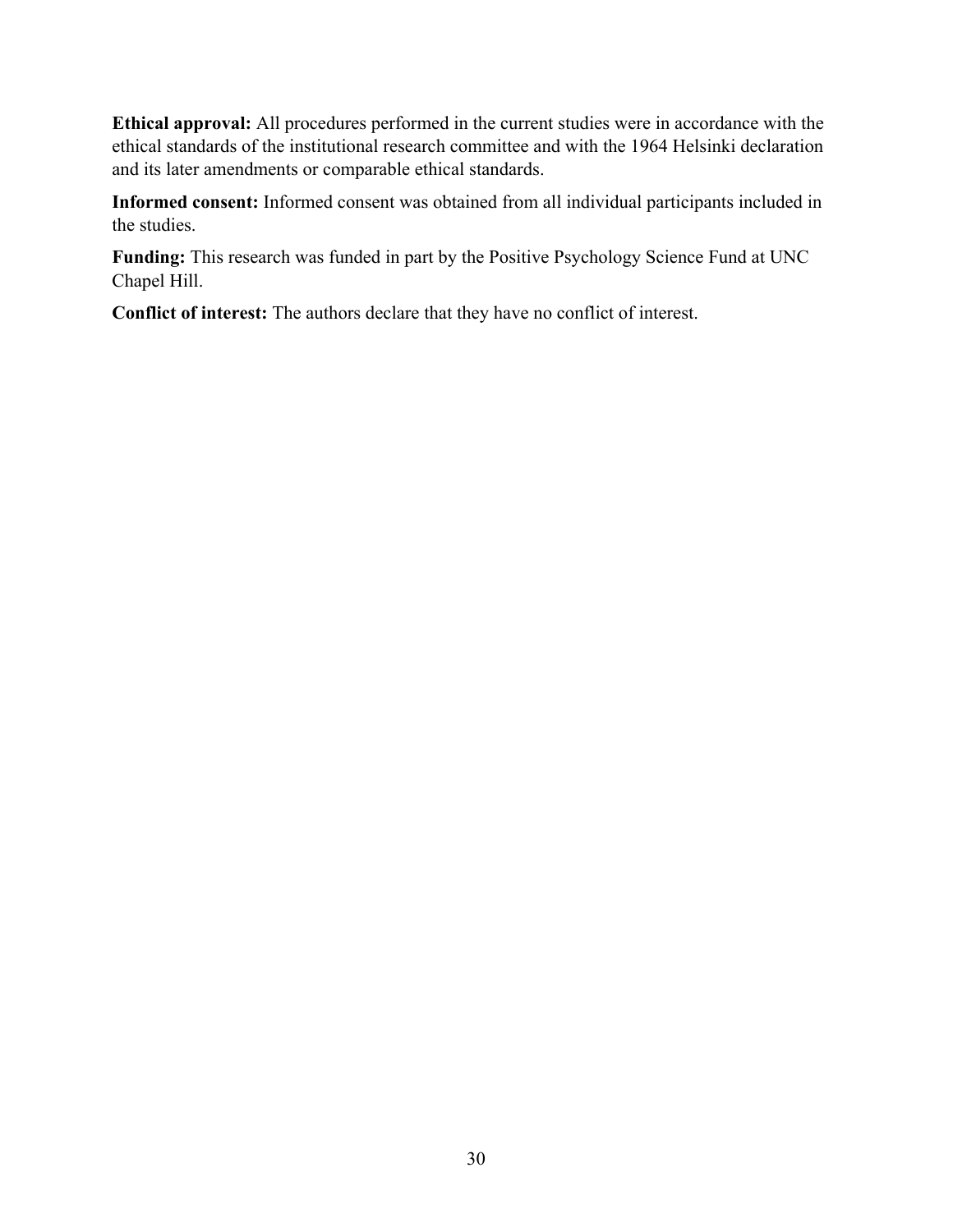#### References

- Algoe, S. B., Fredrickson, B. L., & Chow, S. M. (2011). The future of emotions research within positive psychology. In K. M. Sheldon, T. B. Kashdan, & M. F. Steger (Eds.), *Designing positive psychology: Taking stock and moving forward* (pp. 115-132). New York, NY: Oxford University Press.
- Bachorowski, J.A. & Owren, M.J. (2001). Not all laughs are alike: Voiced but not unvoiced laughter readily elicits positive affect. *Psychological Science, 12*(3), 252-257.
- Bazzini, D. G., Stack, E. R., Martincin, P. D., & Davis, C. P. (2007). The effects of reminiscing about laughter on relationship satisfaction. *Motivation and Emotion, 31*, 25-34.
- Bonanno, G. A., Colak, D. M., Keltner, D., Shiota, M. N., Papa, A., Noll, J. G., Putnam, F.W., & Trickett, P. K. (2007). Context matters: the benefits and costs of expressing positive emotion among survivors of childhood sexual abuse. *Emotion*, *7*(4), 824.
- Bryant, G. A., & Aktipis, C. A. (2014). The animal nature of spontaneous human laughter. *Evolution and Human Behavior*, *35*(4), 327-335.
- Campbell, L., Martin, R. A., & Ward, J. R. (2008). An observational study of humor use while resolving conflict in dating couples. *Personal Relationships*,*15*(1), 41-55.
- Davila-Ross, M., Owren, M. J., & Zimmermann, E. (2009). Reconstructing the evolution of laughter in great apes and humans. *Current Biology, 19*, 1106 –1111.
- Flamson, T., & Barrett, H. (2008). The encryption theory of humor: A knowledge-based mechanism of honest signaling. *Journal of Evolutionary Psychology*, *6*(4), 261-281.
- Fraley, B., & Aron, A. (2004). The effect of a shared humorous experience on closeness in initial encounters. *Personal Relationships*, *11*(1), 61-78.

Fredrickson, B. L. (1998). What good are positive emotions? *Review of General Psychology,* 2,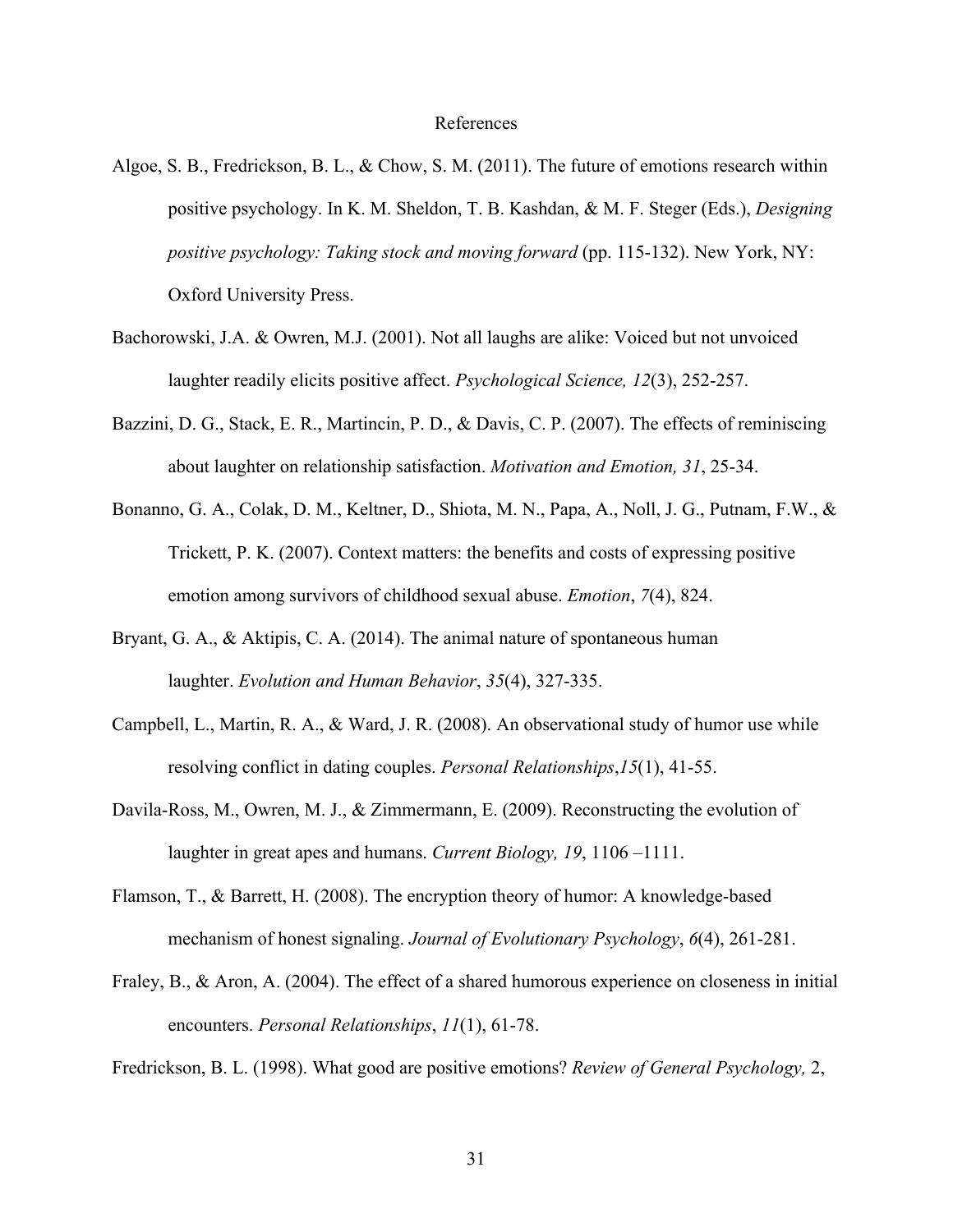300-319.

- Fredrickson, B. L. (2013). Positive emotions broaden and build. In E. Ashby Plant & P.G. Devine (Eds.), *Advances on Experimental Social Psychology*, 47, 1-53. Burlington: Academic Press.
- Fredrickson, B. L., Tugade, M. M., Waugh, C. E., & Larkin, G. (2003). What good are positive emotions in crises? A prospective study of resilience and emotions following the terrorist attacks on the United States on September 11th, 2001. *Journal of Personality and Social Psychology, 84,* 365–376.
- Gervais, M. & Wilson, D.S. (2005). The evolution and functions of laughter and humor: A synthetic approach. *The Quarterly Review of Biology*. 80(4) 395-430.
- Glenn, P., & Holt, E. (Eds.). (2013). *Studies of laughter in interaction*. London: Bloomsbury.
- Grammer, K., & Eibl-Eibesfeldt, I. (1990). The ritualisation of laughter. Natürlichkeit der Sprache und der Kultur, 18, 192-214.
- Gray, A. W., Parkinson, B., & Dunbar, R. I. (2015). Laughter's Influence on the Intimacy of Self-Disclosure. *Human Nature*, 1-16.
- Hayes, A. F. (2013). *Introduction to mediation, moderation, and conditional process analysis: A regression-based approach*. Guilford Press.
- Keltner, D. & Bonanno, G.A. (1997). A study of laughter and dissociation: distinct correlates of laughter and smiling during bereavement. *Journal of Personality and Social Psychology*. 73(4) 687-702.
- Keltner, D., Young, R. C., Heerey, E. A., Oemig, C., & Monarch, N. D. (1998). Teasing in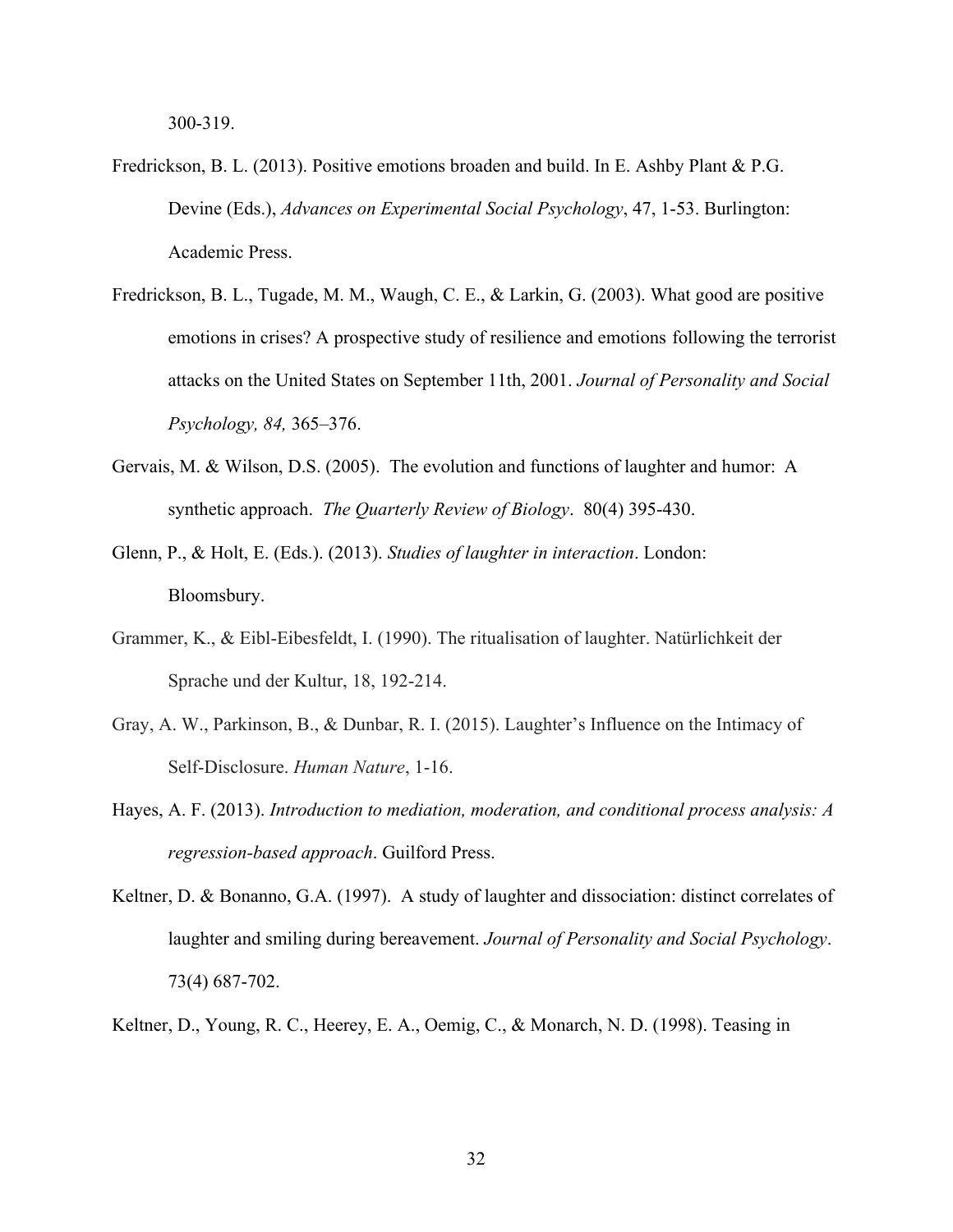hierarchical and intimate relations. *Journal of Personality and Social Psychology, 75,*  1231–1247.

- Kuiper, N. A., & Martin, R. A. (1998). Laughter and stress in daily life: Relation to positive and negative affect. *Motivation and Emotion*, *22*(2), 133-153.
- Kurtz, L.E. & Algoe, S.B. (2015). Putting Laughter in Context: Shared Laughter as Behavioral Indicator of Relationship Well-Being. *Personal Relationships*, *22*(4), 573- 590.
- MacKinnon, D.P., Kisbu-Sakarya, Y., & Gottschall, A.C. (2013). Developments in mediation analysis. In The Oxford Handbook of Quantitative Methods, ed. T.D. Little, 2:338–60. New York: Oxford Univ. Press.
- Martin. R. A., & Kuiper, N. A. (1999). Daily occurrence of laughter: Relationships with age, gender, and Type A personality. *Humor: International Journal of Humor Research, 12,*  355-384.
- McGraw, A. P., & Warren, C. (2010). Benign violations: Making immoral behavior funny. *Psychological Science, 21*, 1141-1149.
- Montoya, R. M., Horton, R. S., & Kirchner, J. (2008). Is actual similarity necessary for attraction? A meta-analysis of actual and perceived similarity.*Journal of Social and Personal Relationships*, *25*(6), 889-922.
- Paolacci, G., & Chandler, J. (2014). Inside the turk understanding mechanical turk as a participant pool. *Current Directions in Psychological Science*, *23*(3), 184-188.
- Provine, R. R. (1992). Contagious laughter: Laughter is a sufficient stimulus for laughs and smiles. *Bulletin of the Psychonomic Society*, *30*(1), 1-4.

Provine, R. R. (1993). Laughter punctuates speech: Linguistic, social and gender contexts of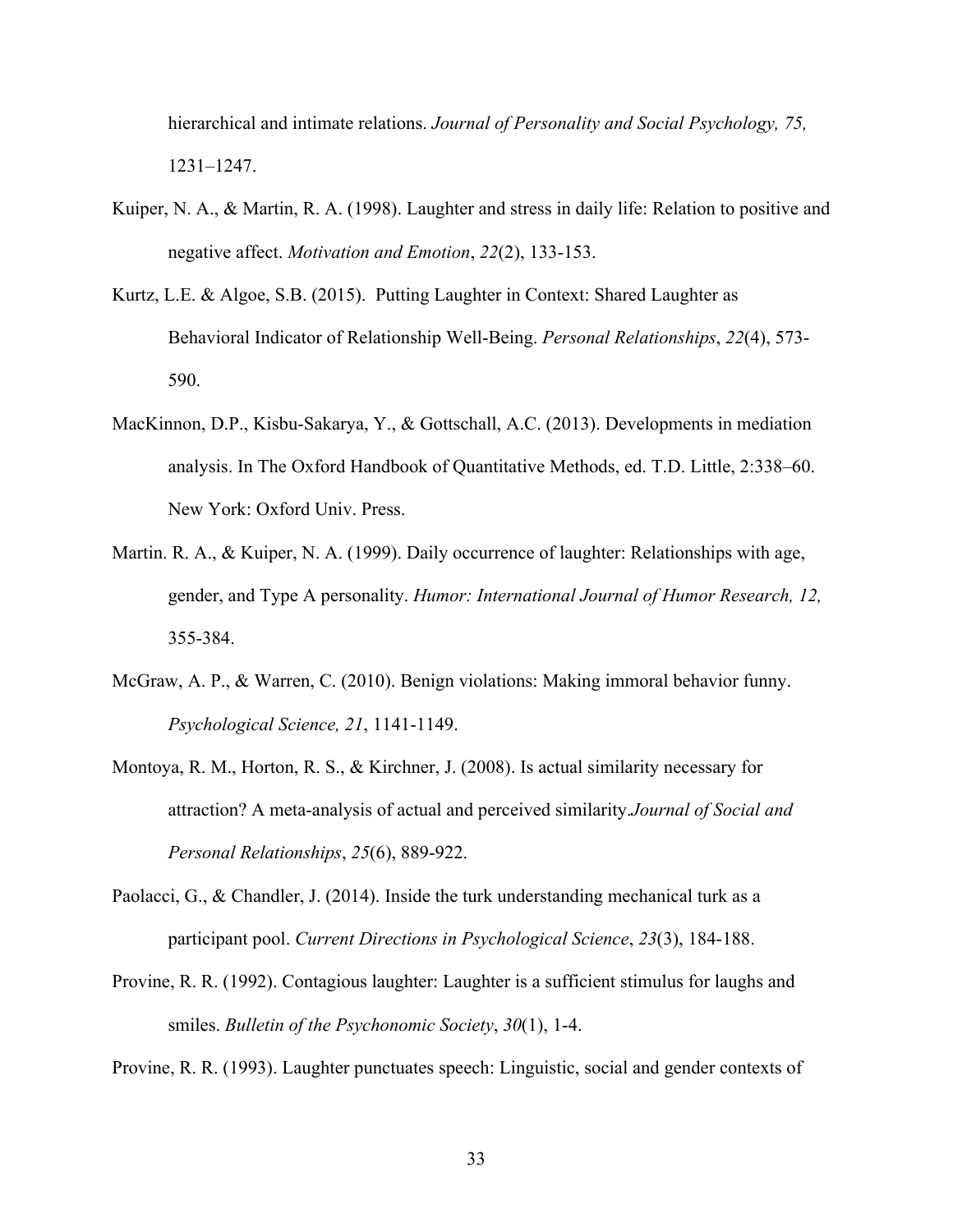laughter. *Ethology*, *95*(4), 291-298.

- Provine, R. P., & Fischer, K. R. (1989). Laughing, smiling, and talking: Relation to sleeping and social context in humans. *Ethology*.
- Smoski, M., & Bachorowski, J.A (2003). Antiphonal laughter between friends and strangers. *Cognition and Emotion, 17*(2), 327-340.
- Tracy, J. L., & Robins, R. W. (2004). " Putting the Self Into Self-Conscious Emotions: A Theoretical Model". *Psychological Inquiry*, *15*(2), 103-125.
- Treger, S., Sprecher, S., & Erber, R. (2013). Laughing and liking: Exploring the interpersonal effects of humor use in initial social interactions. *European Journal of Social Psychology*, *43*(6), 532-543.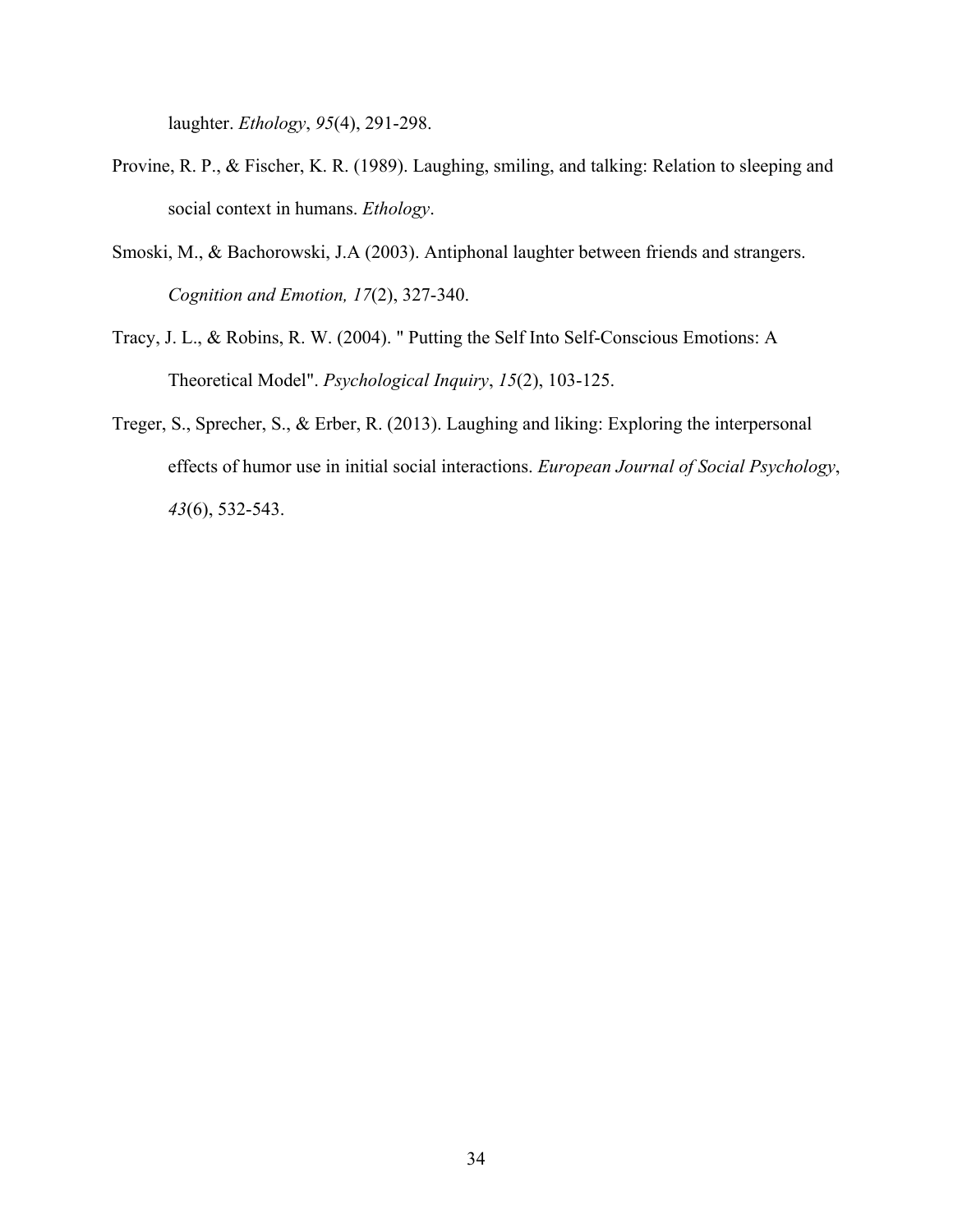Table 1. Results from Study 1 regression models with emotions, perceived similarity and relationship satisfaction regressed on shared laughter percent, controlling for relationship length.

|                          | n   |         | SE   | 95% LLCI | 95% ULCI |
|--------------------------|-----|---------|------|----------|----------|
| Positive Emotions        | 161 | .008    | .002 | .004     | .013     |
| <b>Negative Emotions</b> | 161 | $-.004$ | .002 | $-.007$  | .000     |
| Perceived Similarity     | 161 | .008    | .003 | .002     | .014     |
| Relationship             | 160 | .013    | .003 | .006     | .019     |
| Satisfaction             |     |         |      |          |          |

Note. Relationship length was included as a covariate and was never a significant, independent predictor of any of the four outcomes when shared laughter was included in the model.

\**p* < .05, \*\* *p* < .01, \*\*\* *p* < .001.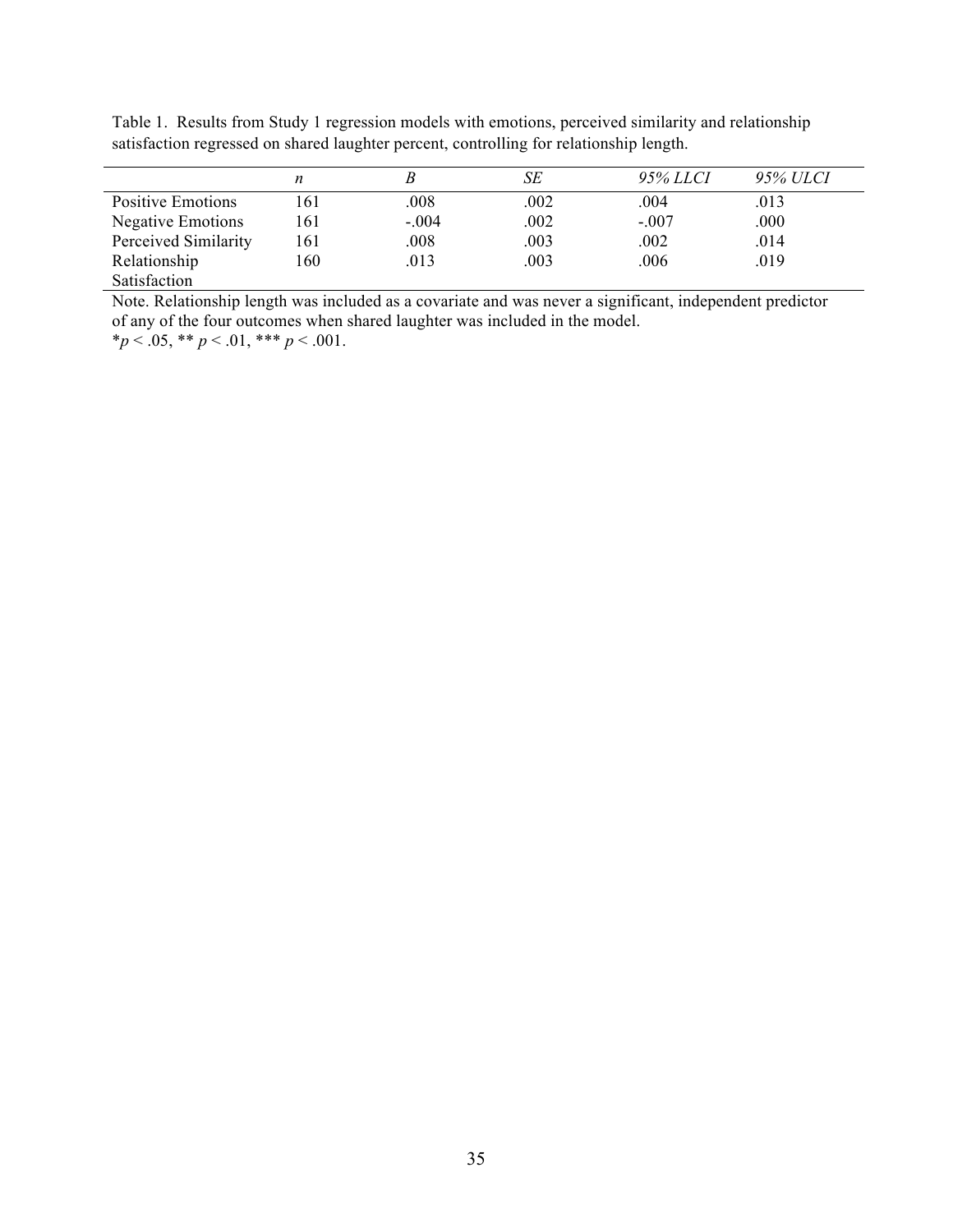|                           | M(SD)                  |                          |                |  |  |
|---------------------------|------------------------|--------------------------|----------------|--|--|
|                           | <b>Shared Laughter</b> | <b>Unshared Laughter</b> | No Laughter    |  |  |
|                           | $n = 59$               | $n = 45^{\dagger}$       | $n = 82$       |  |  |
| <b>Positive Emotions</b>  | 2.09(.81)              | $1.48(.99)$ **           | 1.97(0.90)     |  |  |
| <b>Negative Emotions</b>  | .17(0.37)              | $.51(.63)$ **            | $.48(.62)$ **  |  |  |
| Perceived Similarity      | 1.98(1.06)             | $-.30(1.65)$ ***         | $1.39(1.37)^*$ |  |  |
| Relationship Satisfaction | 6.53(0.77)             | $5.30(1.77)$ ***         | $6.02(1.17)^*$ |  |  |

Table 2. Study 2 cross-condition comparisons on emotions, perceived similarity and relationship satisfaction, controlling for relationship length

Note. Asterisk significance markers in "Unshared Laughter" and "No Laughter" columns refer to that condition's comparison with the shared laughter condition when both dummy-coded variables are included simultaneously in a regression model. Relationship length was included as a covariate, and was only a significant, independent predictor when perceived similarity was the outcome ( $B = 0.000041$ ,  $t(182) = 2.033, p < .05$ .

One person from the unshared laughter condition did not report their relationship satisfaction following the interaction, making the condition size 44 for the analysis in which relationship satisfaction was the outcome of interest.

 $**p* < .05, ** *p* < .01, *** *p* < .001.$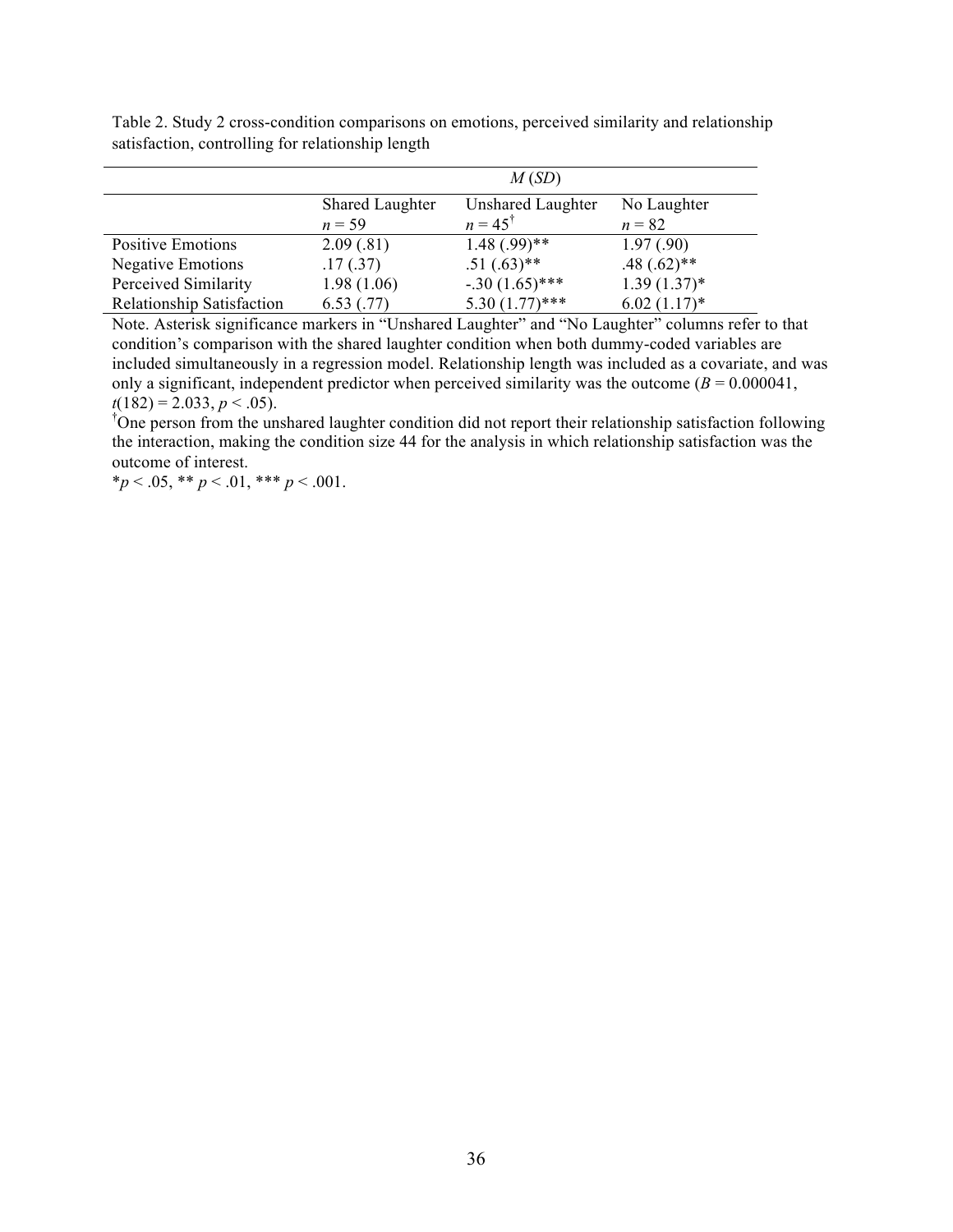|                                     | Shared Vs. Unshared Laughter |           |             |             | Shared Vs.<br>No Laughter |         |             |             |
|-------------------------------------|------------------------------|-----------|-------------|-------------|---------------------------|---------|-------------|-------------|
|                                     | B                            | <b>SE</b> | 95%         | 95%         | $\bf{B}$                  | SE      | 95%         | 95%         |
|                                     |                              |           | <b>LLCI</b> | <b>ULCI</b> |                           |         | <b>LLCI</b> | <b>ULCI</b> |
| Condition Comparison to             |                              |           |             |             |                           |         |             |             |
| Mediators (a paths)                 |                              |           |             |             |                           |         |             |             |
| <b>Positive Emotions</b>            | $-.59*$                      | .18       | $-.94$      | $-.24$      | $-12$                     | .15     | $-43$       | .18         |
| <b>Negative Emotions</b>            | $.34*$                       | .11       | .12         | .56         | $.29*$                    | $.10\,$ | .10         | .48         |
| Perceived Similarity                | $-2.27*$                     | .27       | $-2.80$     | $-1.73$     | $-.55*$                   | .23     | $-1.01$     | $-.10$      |
| Direct Effects of Mediators on      |                              |           |             |             |                           |         |             |             |
| Relationship Satisfaction (b paths) |                              |           |             |             |                           |         |             |             |
| <b>Positive Emotions</b>            | .15                          | .09       | $-.02$      | .33         | .15                       | .09     | $-.02$      | .33         |
| <b>Negative Emotions</b>            | $-.67*$                      | .14       | $-94$       | $-.41$      | $-.67*$                   | .14     | $-.94$      | $-.41$      |
| Perceived Similarity                | $.37*$                       | .06       | .25         | .49         | $.37*$                    | .06     | .25         | .49         |
| Condition Comparison to             |                              |           |             |             |                           |         |             |             |
| Relationship Satisfaction (c and c' |                              |           |             |             |                           |         |             |             |
| paths)                              |                              |           |             |             |                           |         |             |             |
| Total Effect (c path)               | $-1.23*$                     | .25       | $-1.71$     | $-.74$      | $-.47*$                   | .21     | $-.89$      | .05         |
| Direct Effect (c' path)             | $-.08$                       | .24       | $-.54$      | .39         | $-.05$                    | .18     | $-.40$      | .30         |
| Indirect Effects of Condition       |                              |           |             |             |                           |         |             |             |
| Comparison on Relationship          |                              |           |             |             |                           |         |             |             |
| Satisfaction through Proposed       |                              |           |             |             |                           |         |             |             |
| Mediators (ab paths)                |                              |           |             |             |                           |         |             |             |
| <b>Positive Emotions</b>            | $-0.09*$                     | .06       | $-26$       | $-.002$     | $-.02$                    | .03     | $-.10$      | .02         |
| <b>Negative Emotions</b>            | $-.23*$                      | .10       | $-46$       | $-.07$      | $-.20*$                   | .07     | $-.37$      | $-.07$      |
| Perceived Similarity                | $-.83*$                      | .21       | $-1.31$     | $-.47$      | $-.20*$                   | .09     | $-.40$      | $-.05$      |

Table 3. Study 2 mediation models controlling for relationship length

Note.  $N = 185$ .

\*Confidence interval does not include zero, indicating a significant path.  $F(6, 178) = 23.58$ ,  $R^2 = .44$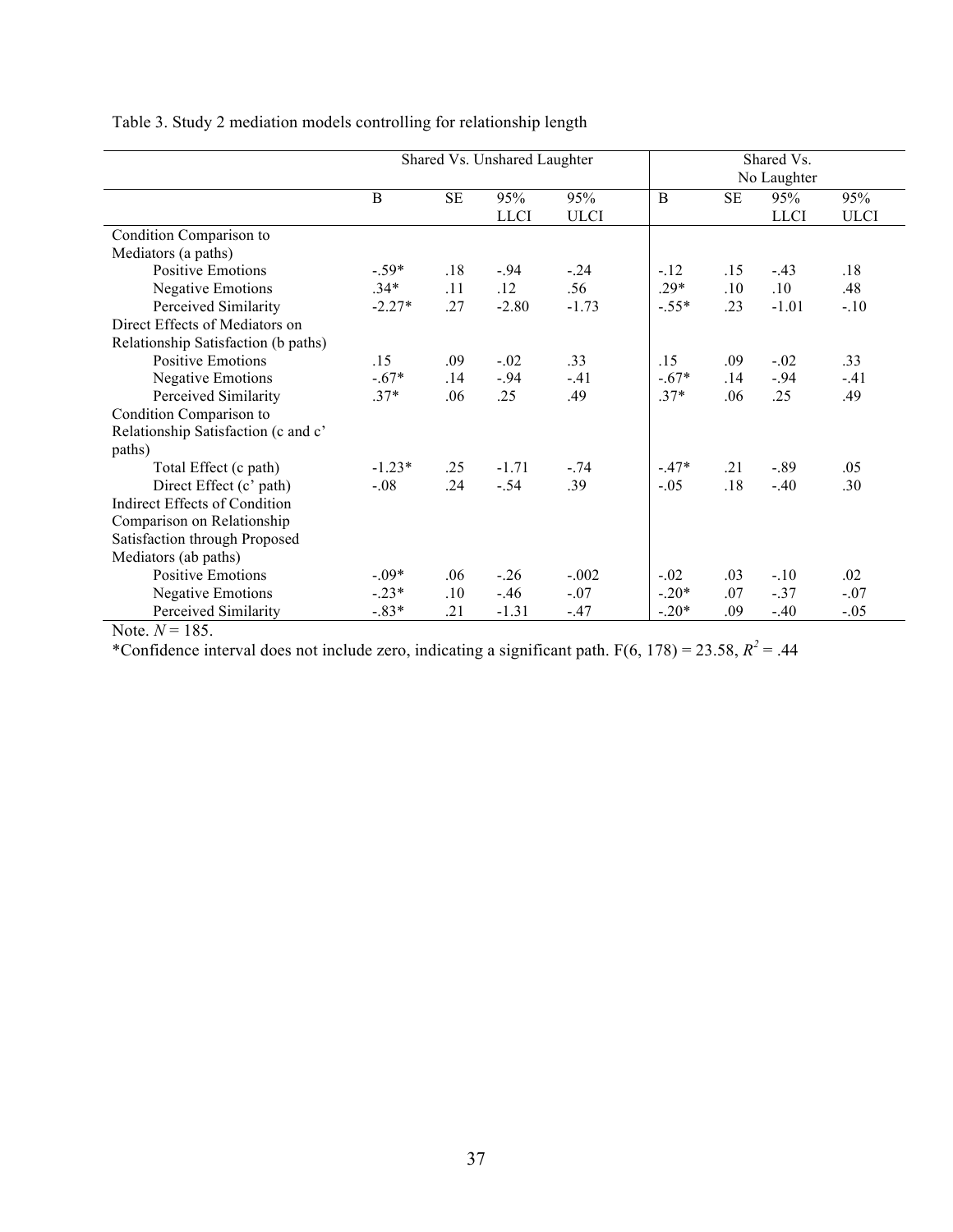|                                       | M(SD)                  |                          |                            |  |  |
|---------------------------------------|------------------------|--------------------------|----------------------------|--|--|
|                                       | <b>Shared Laughter</b> | <b>Unshared Laughter</b> | No Laughter                |  |  |
|                                       | $n = 34$               | $n = 37$                 | $n = 34$                   |  |  |
| Perceived Overall Laughter Percent    | 39.53 (29.13)          | 34.41 (26.16)            | $3.62(8.10)$ ***           |  |  |
| Perceived Shared Laughter Percent     | 78.88 (27.16)          | $42.65(30.13)$ ***       | 29.38 (40.22) <sup>†</sup> |  |  |
| <b>Actual Shared Laughter Percent</b> | 54.90 (17.10)          | $27.53(21.55)$ ***       | $0.00(0.00)$ †             |  |  |
| <b>Positive Emotions</b>              | 1.77(.58)              | 1.52(.68)                | 1.85(.69)                  |  |  |
| <b>Negative Emotions</b>              | .25(.19)               | .24(.26)                 | $.38(.36)*$                |  |  |
| Perceived Similarity                  | .90(1.06)              | $-19(1.26)$ ***          | $-01(1.11)$ **             |  |  |
| Liking                                | 5.00(.82)              | 4.95(.78)                | 4.71(.94)                  |  |  |
| Affiliation                           | 4.82(.72)              | 4.76(1.12)               | $4.09(1.29)$ **            |  |  |

Table 4. Study 3 cross-condition comparisons on reported and actual laughing behavior, emotions, perceived similarity, liking, and affiliation.

Note. Asterisk significance markers in "Unshared Laughter" and "No Laughter" columns refer to that condition's comparison with the shared laughter condition when both dummy-coded variables are included simultaneously in a regression model.

†As shared laughter percentages were calculated as a ratio of shared to total participant laughter, only those participants who reported or were coded as having laughed during the slideshow had valid data. This resulted in only 8 valid perceived shared laughter percentages and 2 valid actual shared laughter percentages for those in the no laughter condition, making conditional comparisons involving the no laughter condition inappropriate.

 $*_p = .06, ** p < .01, *** p < .001.$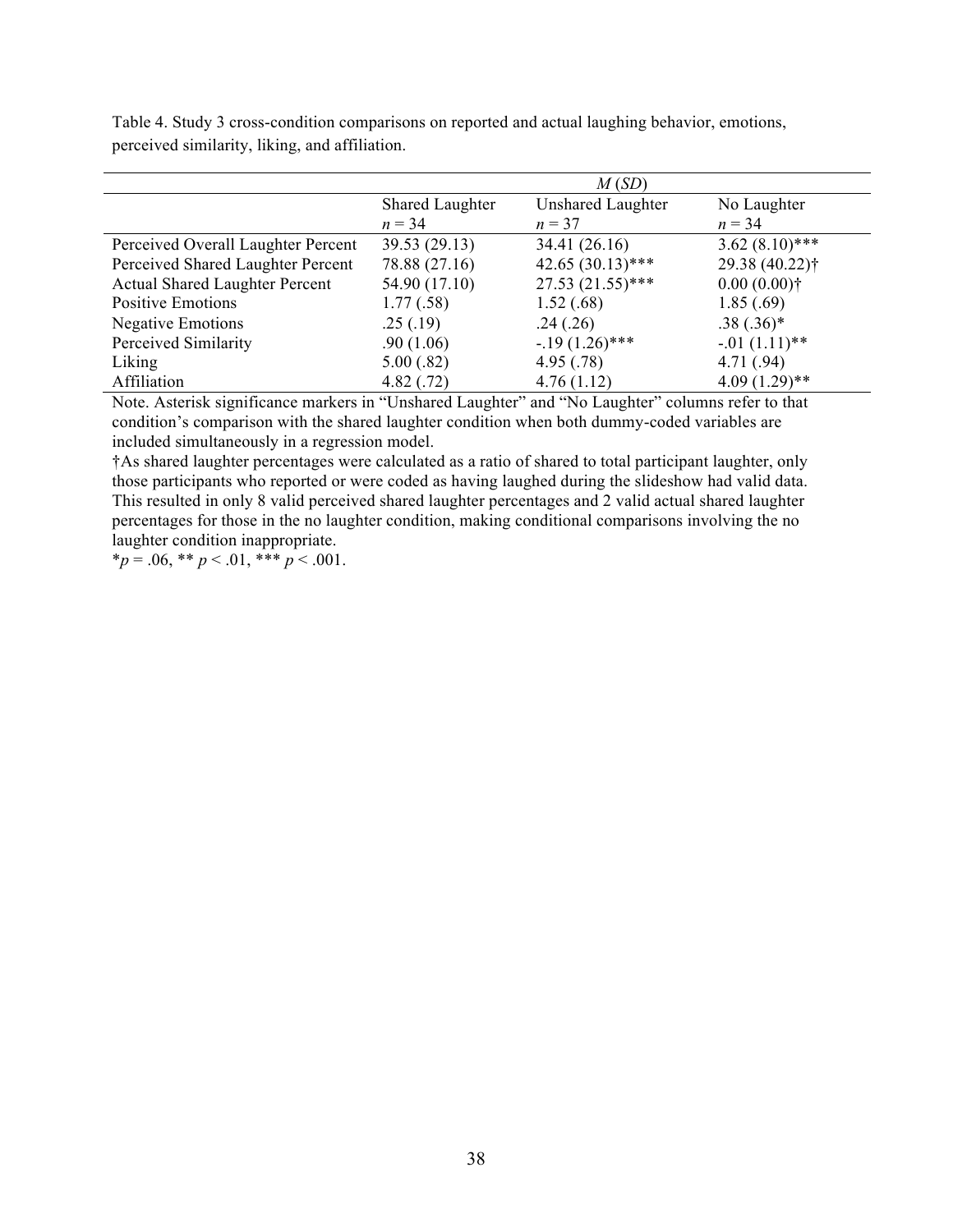

*Figure 1*. Study 1 mediational model to test Hypothesis 2: that greater positive emotions (H2a), lower negative emotions (H2b) and greater perceived similarity (H2c) would mediate the expected positive association between shared laughter and relationship satisfaction. Results reveal significant indirect effects via positive emotions (*Bindirect*=.002, *SE*= .001, *CI*: .001 to .004) and perceived similarity ( $B_{indirect}$ =.005, *SE*=.002, *CI*: .002 to .010) but not negative emotions (*Bindirect*=.0004, *SE*=.001, *CI*: -.0004 to .002). The model controls for verbal and physical expressions of affection and relationship length (not pictured).  $N = 160$ .  $p < .05$ ,  $\frac{1}{2}p < .01$ , \*\*\* $p < .001$ .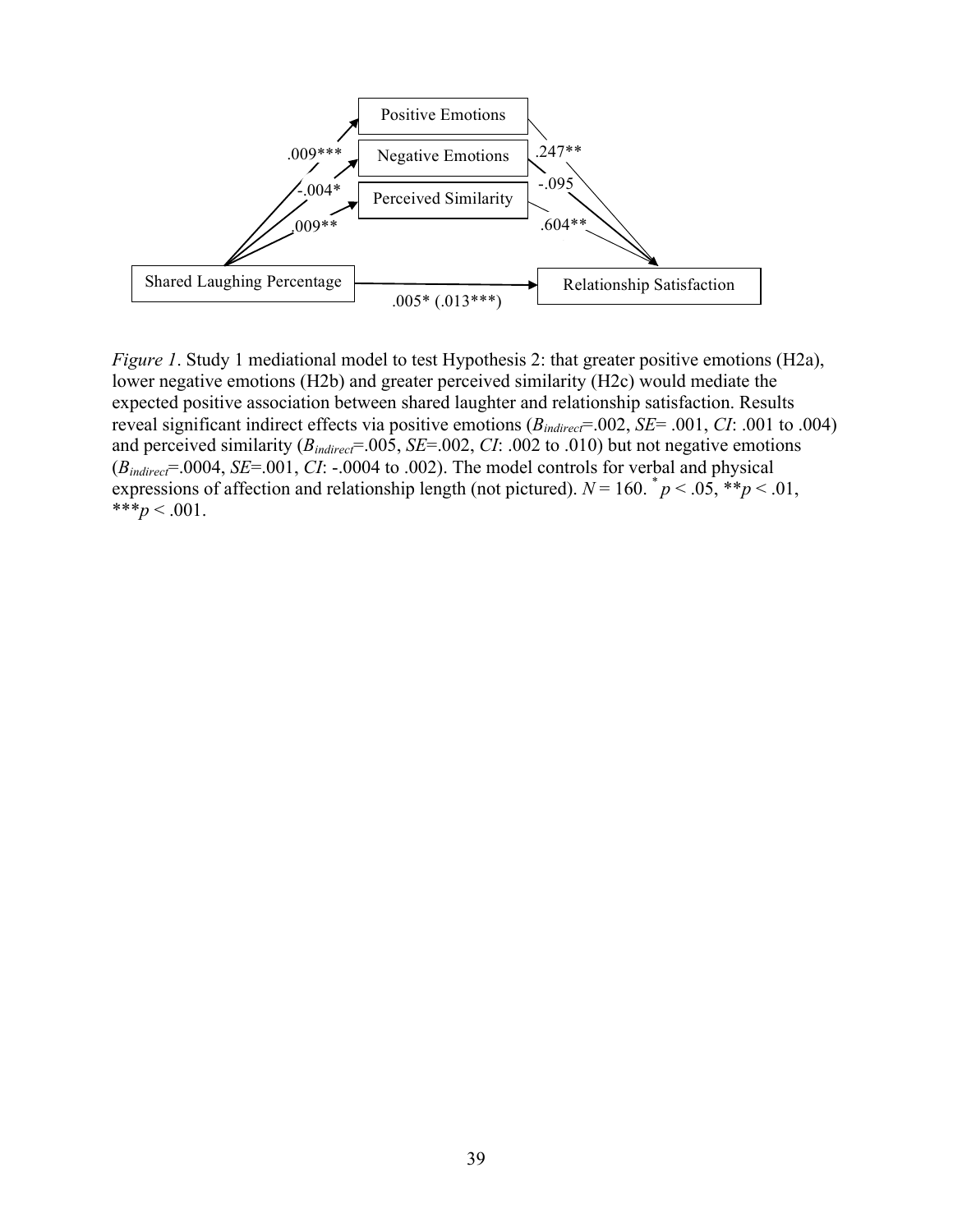## Supplementary Online Table 1

Study 1 mediation model: Relationship satisfaction regressed on shared laughing percentage via positive emotions, negative emotions, and perceived similarity with participants who did not report laughing recoded as 0% shared laughter

|                                                                          | B                 | SE   |  |  |
|--------------------------------------------------------------------------|-------------------|------|--|--|
| Shared Laughing Percentage to Mediators (a paths)                        |                   |      |  |  |
| <b>Positive Emotions</b>                                                 | $.009***$         | .002 |  |  |
| <b>Negative Emotions</b>                                                 | $-.008***$        | .001 |  |  |
| Perceived Similarity                                                     | $.016***$         | .002 |  |  |
| Direct Effects of Mediators on Relationship Satisfaction (b paths)       |                   |      |  |  |
| Positive Emotions                                                        | $.205*$           | .089 |  |  |
| <b>Negative Emotions</b>                                                 | $-.221*$          | .107 |  |  |
| Perceived Similarity                                                     | $.671***$         | .066 |  |  |
| Shared Laughing Percentage to Relationship Satisfaction (c and c' paths) |                   |      |  |  |
| Total Effect (c path)                                                    | $.020***$         | .002 |  |  |
| Direct Effect (c' path)                                                  | $.005**$          | .002 |  |  |
| Indirect Effects of Shared Laughing Percentage on Relationship           |                   |      |  |  |
| Satisfaction through Proposed Mediators (ab paths)                       |                   |      |  |  |
| <b>Positive Emotions</b>                                                 | .002 <sup>a</sup> | .001 |  |  |
| <b>Negative Emotions</b>                                                 | .002 <sup>b</sup> | .001 |  |  |
| Perceived Similarity                                                     | .011 <sup>c</sup> | .002 |  |  |

Note. Relationship length was included in the model as a covariate.

\**p* < .05, \*\* *p* < .01, \*\*\* *p* < .001.<br><sup>a</sup>CI: .0003 to .0040.

 $^{b}$ CI: .0000 to .0042.

<sup>c</sup>CI: .0071 to .0154.